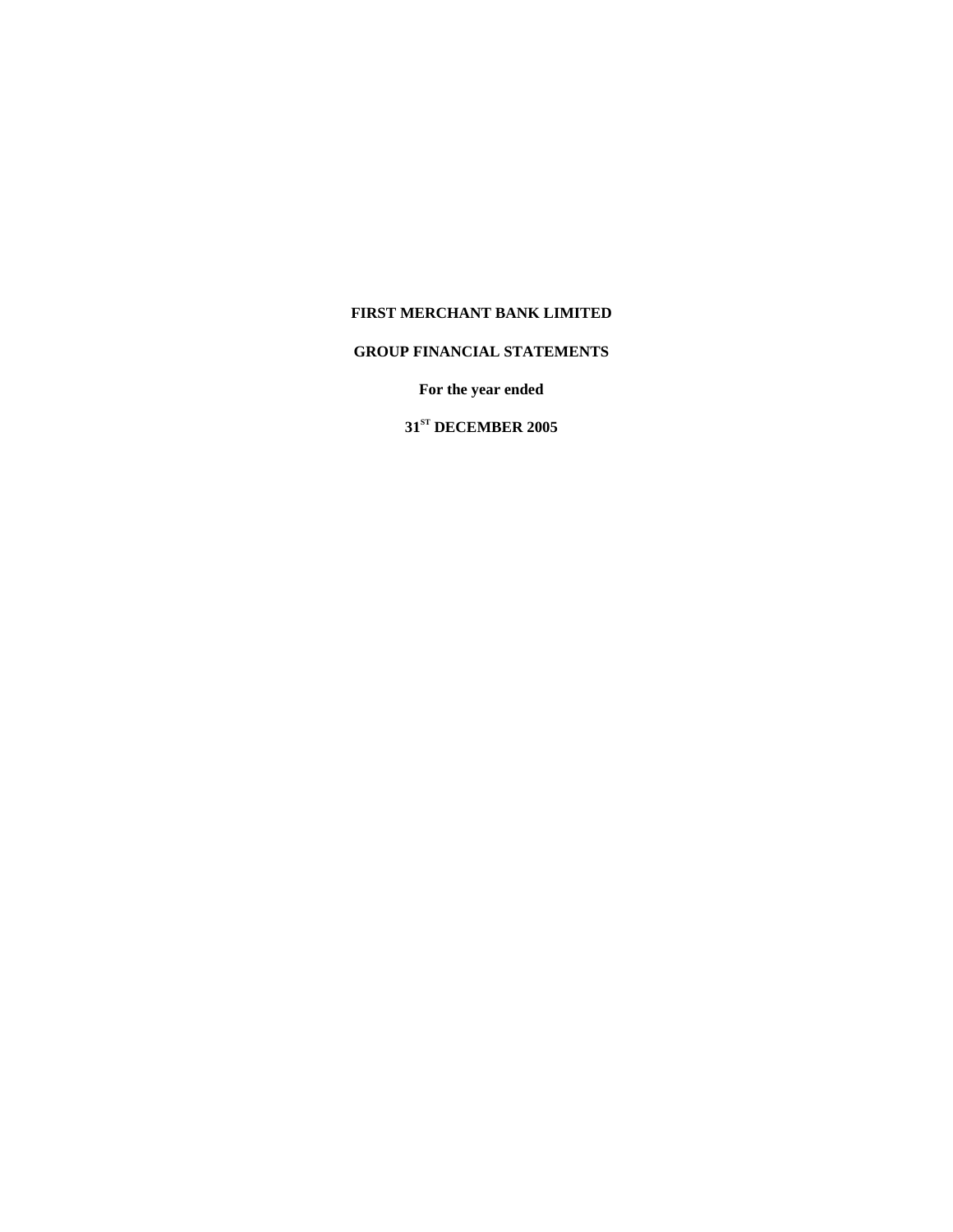# **GROUP FINANCIAL STATEMENTS**  For the year ended  $31<sup>st</sup>$  December 2005

| INDEX                                        | Page           |
|----------------------------------------------|----------------|
| Directors' report                            | 1              |
| Statement of Directors' responsibilities     | 3              |
| Independent auditor's report                 | $\overline{4}$ |
| Consolidated income statements               | 5              |
| Financial statements:                        |                |
| Consolidated statements of changes in equity | 6              |
| Consolidated balance sheets                  | $\overline{7}$ |
| Consolidated statements of cash flows        | 8              |
| Significant accounting policies              | 9              |
| Notes to the financial statements            | $15 - 26$      |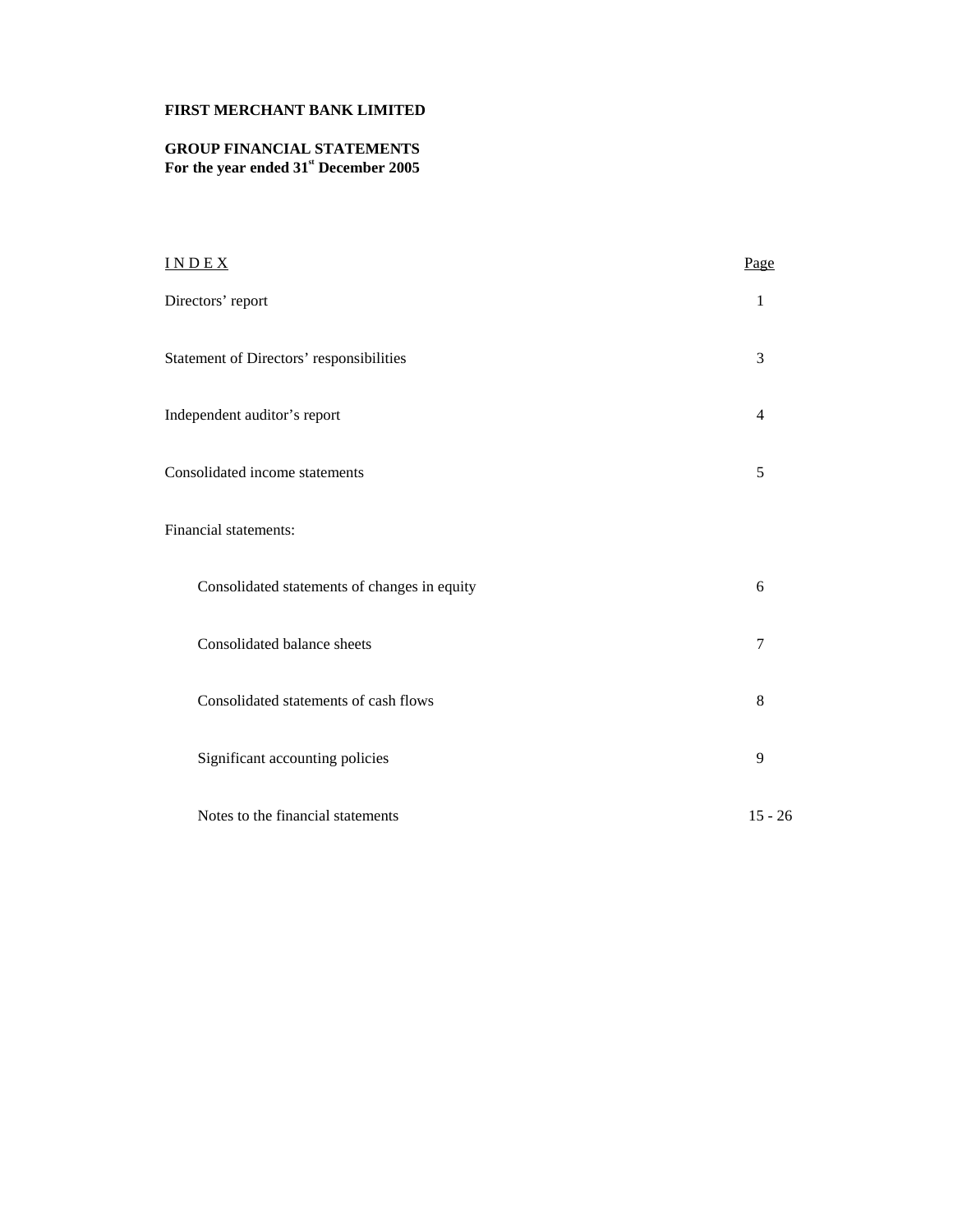## **DIRECTORS' REPORT For the year ended 31st December 2005**

The directors have pleasure in submitting their report together with the group financial statements of First Merchant Bank Limited for the year ended  $31<sup>st</sup>$  December 2005.

### **Nature of business**

First Merchant Bank Limited is a private limited company incorporated in Malawi under the Malawi Companies Act, 1984 and is registered as a commercial bank under the Banking Act 1989. Its wholly owned subsidiary, The Leasing and Finance Company of Malawi Limited is engaged in the provision of lease finance.

The physical address of the holding company's registered office is:-

 Livingstone Towers Private Bag 122 Glyn Jones Road Blantyre Malawi

## **Financial performance**

The results and state of affairs of the company are set out in the accompanying income statements, statements of changes in equity, balance sheets, statements of cash flows and associated accounting policies and notes.

## **Dividends**

Last year's final dividend of MK22 million and an interim dividend for this year of MK178 million were paid during the year representing **K2.00** per ordinary share (2004: K1.50 per ordinary share). The directors propose a final dividend of **MK40 million** for this year (2004: MK22 million).

#### **Directorate and Secretary**

The following directors and secretary served during the year:

| Mr. R.C. Kantaria    | Chairman                                                                |
|----------------------|-------------------------------------------------------------------------|
| Mr. H.N. Anadkat     | Vice Chairman                                                           |
| Mr. K. N. Chaturvedi | <b>Managing Director</b>                                                |
| Mr. N.G. Anadkat     | Director                                                                |
| Mr. J.M. O'Neill     | Director                                                                |
| Mr. A. Abdallah      | Director                                                                |
| Mr. V.K.Shetty       | Director – Member of Audit Committee                                    |
| Mr. M. Msisha        | Director - Chairman of Audit Committee                                  |
| Mr. S. Srinivasan    | Secretary (Deputy Managing Director from 22 <sup>nd</sup> October 2005) |

In accordance with the company's Articles of Association, all directors are retiring at the forthcoming Annual General Meeting, but being eligible for re-appointment, offer themselves for re-election.

#### **Board Committees**

Board Committees have been established to ensure that the board discharges its duties effectively, in accordance with principles of good corporate governance. All board committees have terms of reference and report to the main board.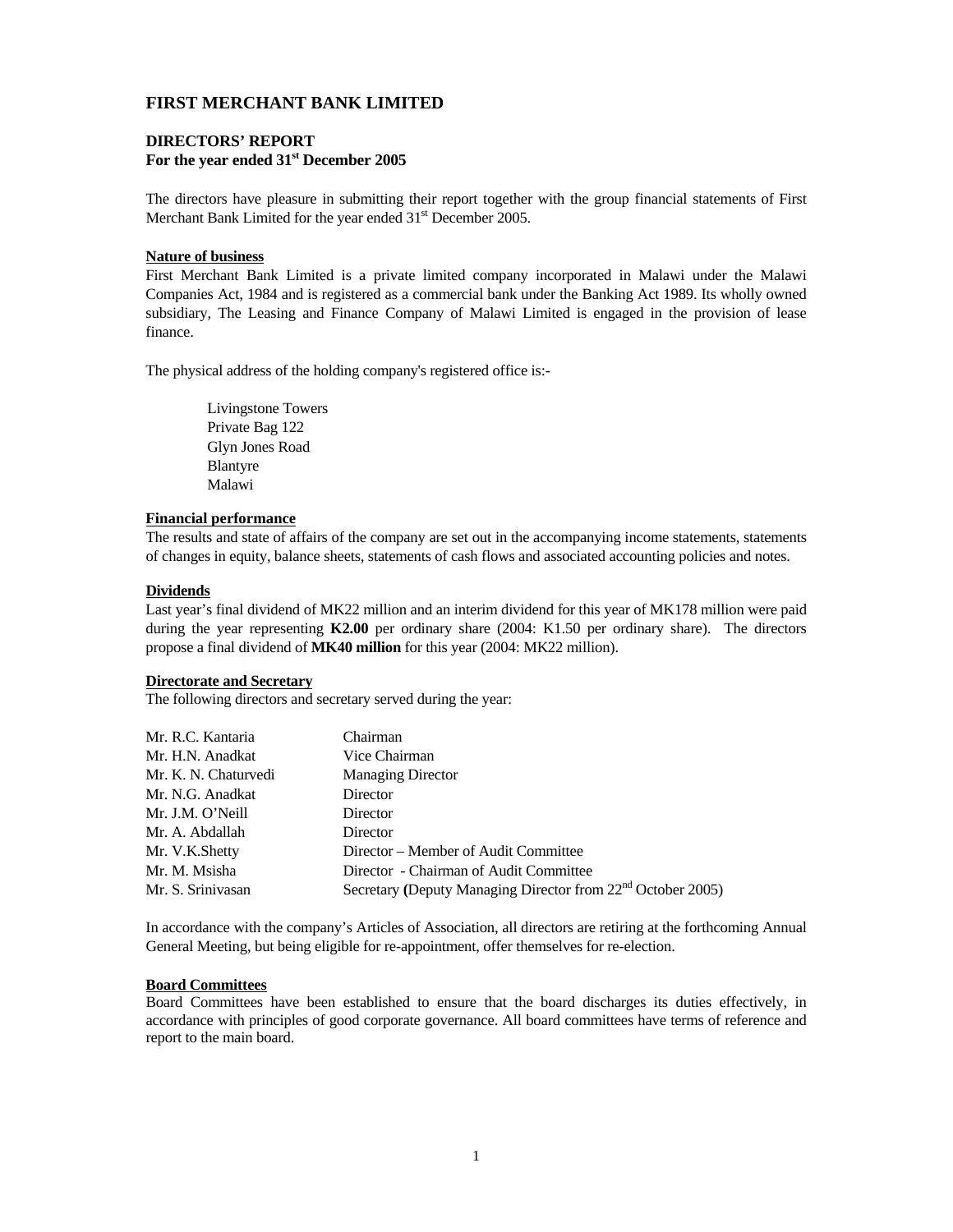## **DIRECTORS' REPORT For the year ended 31st December 2005**

#### **Audit Committee**

The Audit Committee is responsible for reviewing the reports of both internal and external auditors, as well as the adequacy and effectiveness of internal and accounting controls. The committee consists of two nonexecutive directors. Both internal and external auditors have unlimited access to the Audit Committee.

### **Credit Committee**

The committee approves all applications for loans and advances that are above the Managing Director's discretionary limits. This committee consists of two non-executive directors and one executive director.

## **Appointment and Remuneration Committee**

The committee is appointed by the Board to review the terms and conditions of service and the salaries of staff members. The committee consists of three non-executive directors.

## **Auditors**

A resolution will be proposed at the forthcoming Annual General Meeting to re-appoint KPMG, Certified Public Accountants (Malawi) as auditors in respect of the company's 31<sup>st</sup> December 2006 financial statements.

.............................................. ....................................

DIRECTOR DIRECTOR

**18th February 2006**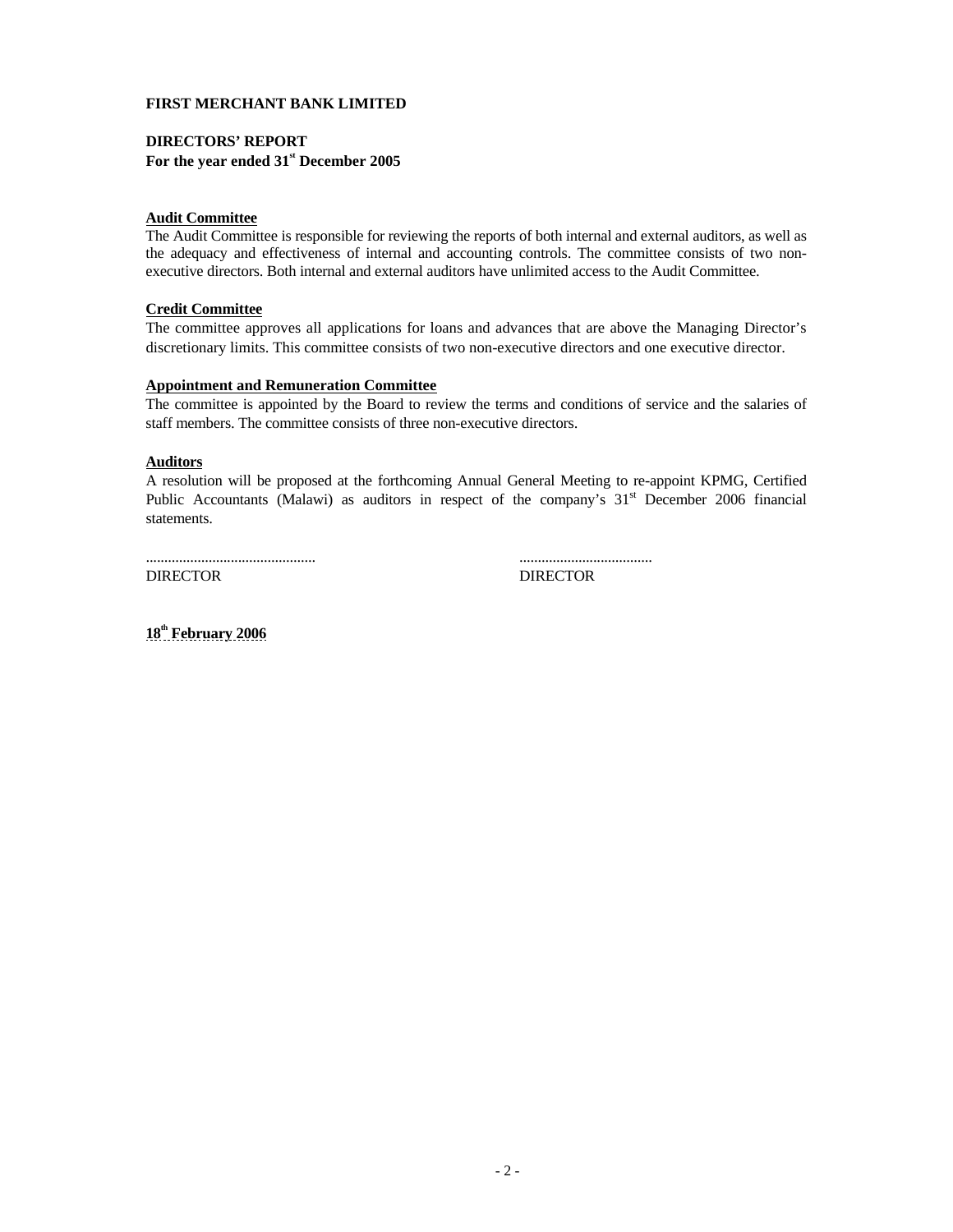# **STATEMENT OF DIRECTORS' RESPONSIBILITIES For the year ended 31st December 2005**

The Companies Act, 1984, requires the directors to prepare financial statements for each financial year which give a true and fair view of the state of affairs of the company as at the end of the financial year and of the operating results for that year.

The Act also requires the directors to ensure the company keeps proper accounting records which disclose with reasonable accuracy at any time the financial position of the company and enable them to ensure that the financial statements comply with the Companies Act, 1984.

In preparing the financial statements, the directors accept responsibility for the following:

- Maintenance of proper accounting records;
- Selection of suitable accounting policies and applying them consistently;
- Making judgements and estimates that are reasonable and prudent;
- Compliance with applicable accounting standards, when preparing financial statements, subject to any material departures being disclosed and explained in the financial statements; and
- Preparation of financial statements on a going concern bases unless it is inappropriate to presume that the company will continue in business.

The directors also accept responsibility for taking such steps as are reasonably open to them to safeguard the assets of the company and group and to maintain adequate systems of internal controls to prevent and detect fraud and other irregularities.

Nothing has come to the attention of the directors to indicate that the company and group will not remain a going concern for at least the next twelve months from the date of this statement.

The directors are of the opinion that the financial statements give a true and fair view of the state of the financial affairs of the company and group and of their operating results.

Director: \_\_\_\_\_\_\_\_\_\_\_\_\_\_\_\_\_\_\_\_\_\_\_\_\_\_\_\_\_\_\_\_\_\_\_\_\_\_\_\_

| Director:<br>. |  |
|----------------|--|
|                |  |

Date: **18 February 2006**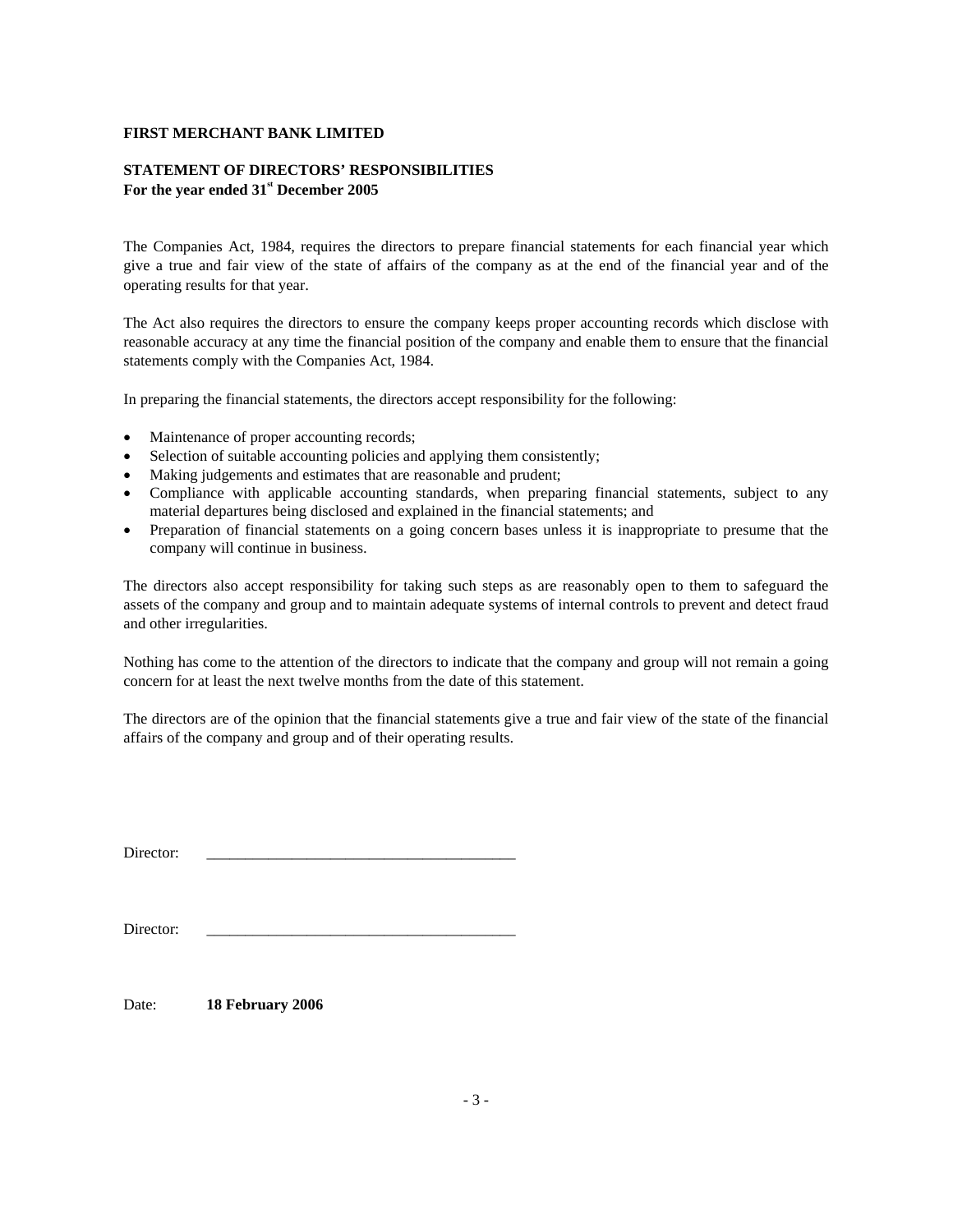# **INDEPENDENT AUDITOR'S REPORT TO THE SHAREHOLDERS OF FIRST MERCHANT BANK LIMITED**

#### **Scope**

We have audited the consolidated financial statements of First Merchant Bank Limited set out on pages 4 to 26 for the year ended 31<sup>st</sup> December 2005.

## **Respective responsibilities of directors and auditors**

These financial statements are the responsibility of the directors of the Company. Our responsibility is to express an opinion on these financial statements based on our audit.

## **Basis of opinion**

We conducted our audit in accordance with International Standards on Auditing. Those standards require that we plan and perform the audit to obtain reasonable assurance as to whether the accounts are free from material misstatement. An audit includes; examining, on a test basis, of evidence supporting the amounts and disclosures in the financial statements; assessing the accounting policies used and the significant estimates made by the directors in the preparation of the financial statements, and evaluating the overall presentation of the financial statements.

We have obtained all the information and explanations that to the best of our knowledge and belief were necessary for the purpose of our audit and believe that our audit provides a reasonable basis for our opinion.

## **Audit opinion**

In our opinion, the consolidated financial statements are properly drawn up in accordance with the provisions of the Companies Act 1984, and in conformity with International Financial Reporting Standards, so as to give, in all material respects, a true and fair view of the financial position of the Group and the Company at  $31<sup>st</sup>$  December 2005 and of the results of their operations and cash flows for the financial year ended on that date, as far as concerns the members of the Company.

**KPMG Certified Public Accountants (Malawi) Blantyre** 

**20th February 2006**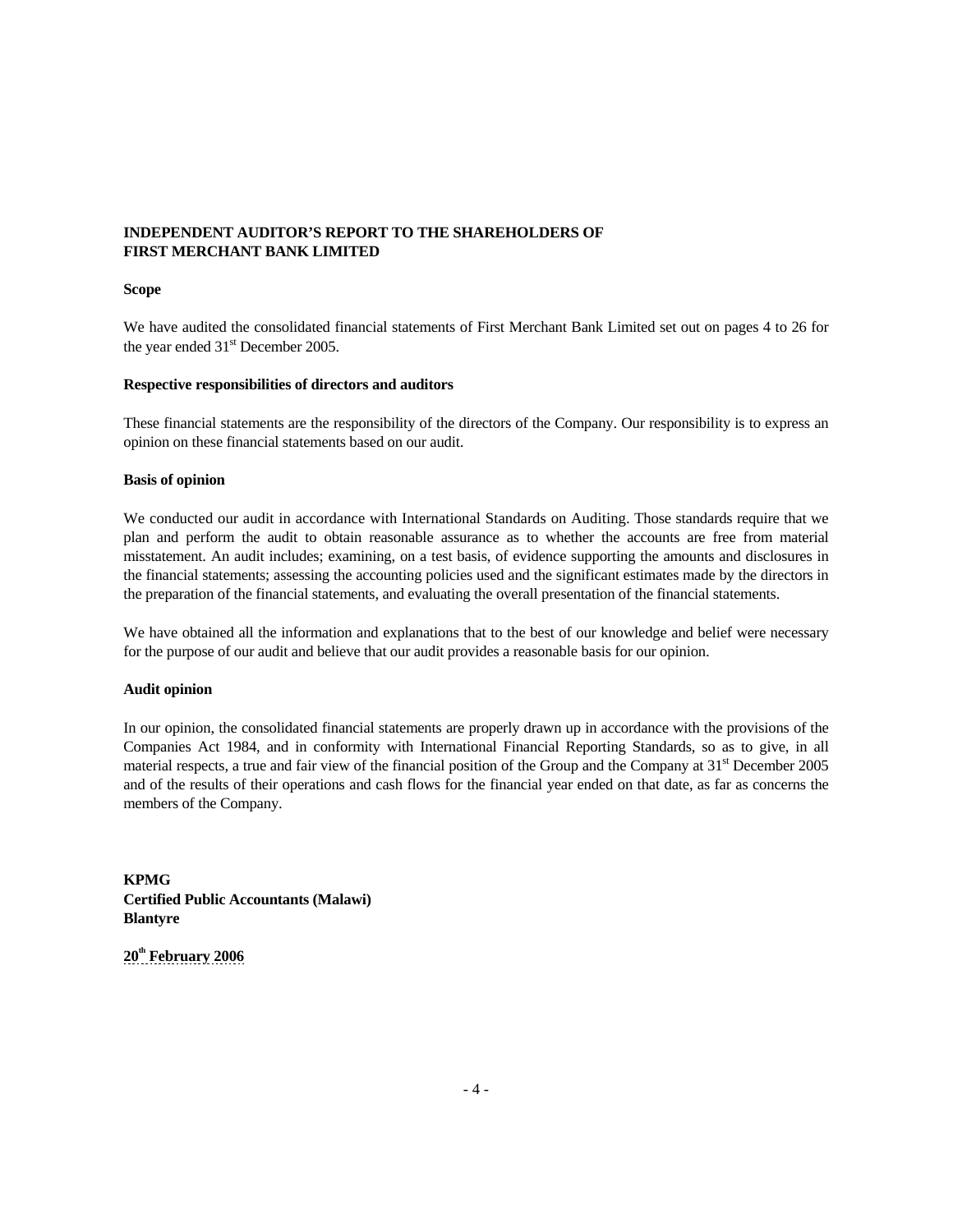# **CONSOLIDATED INCOME STATEMENTS**

**For the year ended 31st December 2005** 

*In thousands of Malawi Kwacha* 

|                                                 |                | <b>GROUP</b> |            | <b>COMPANY</b> |            |
|-------------------------------------------------|----------------|--------------|------------|----------------|------------|
|                                                 | Note           | 2005         | 2004       | 2005           | 2004       |
|                                                 |                |              | As         |                | As         |
|                                                 |                |              | restated   |                | restated   |
| <b>INCOME</b>                                   |                |              |            |                |            |
| Interest on loans and advances                  |                | 615,932      | 435,381    | 610,309        | 435,103    |
| Interest on placements with other banks         |                | 90,561       | 75,801     | 88,375         | 74,777     |
| Income from lease finance                       |                | 129,837      | 90,051     |                |            |
| Income from treasury bills                      |                | 296,920      | 526,260    | 217,360        | 434,884    |
| Income from investments                         | $\overline{2}$ | 213,948      | 128,066    | 213,948        | 128,066    |
| Total income                                    |                | 1,347,198    | 1,255,559  | 1,129,992      | 1,072,830  |
| Interest payable on deposits and other accounts |                | (364, 693)   | (405, 188) | (256,318)      | (314, 284) |
| Net interest income                             |                | 982,505      | 850,371    | 873,674        | 758,546    |
| Fees and commissions receivable                 |                | 189,906      | 163,402    | 185,485        | 159,786    |
| Other income                                    | 3              | 397,800      | 268,925    | 393,695        | 268,127    |
| <b>Total net income</b>                         |                | 1,570,211    | 1,282,698  | 1,452,854      | 1,186,459  |
| <b>EXPENDITURE</b>                              |                |              |            |                |            |
| Staff and training costs                        | $\overline{4}$ | 320,110      | 293,179    | 303,593        | 280,830    |
| Recurrent expenditure on premises and equipment |                | 88,364       | 80,128     | 88,364         | 77,801     |
| Depreciation                                    | 23             | 89,499       | 55,446     | 86,859         | 53,640     |
| Other operating costs                           | 5              | 252,950      | 174,594    | 239,535        | 158,892    |
| <b>Total expenditure</b>                        |                | 750,923      | 603,347    | 718,351        | 571,163    |
| Profit before provision for doubtful debts      |                | 819,288      | 679,351    | 734,503        | 615,296    |
| Provision for doubtful debts                    |                | (97, 138)    | (6,625)    | (97, 774)      | (4,580)    |
| Profit before income tax expense                |                | 722,150      | 672,726    | 636,729        | 610,716    |
| Income tax expense                              | 6              | (111, 858)   | (195,703)  | (85, 860)      | (182,900)  |
| <b>NET PROFIT FOR THE YEAR</b>                  |                | 610,292      | 477,023    | 550,869        | 427,816    |
|                                                 |                |              |            |                |            |
| Basic earnings per share (MK)                   | $\tau$         | 6.10         | 4.77       | 5.51           | 4.28       |

The financial statements are to be read in conjunction with the accounting policies on pages 9 to 14 and notes on pages 15 to 26.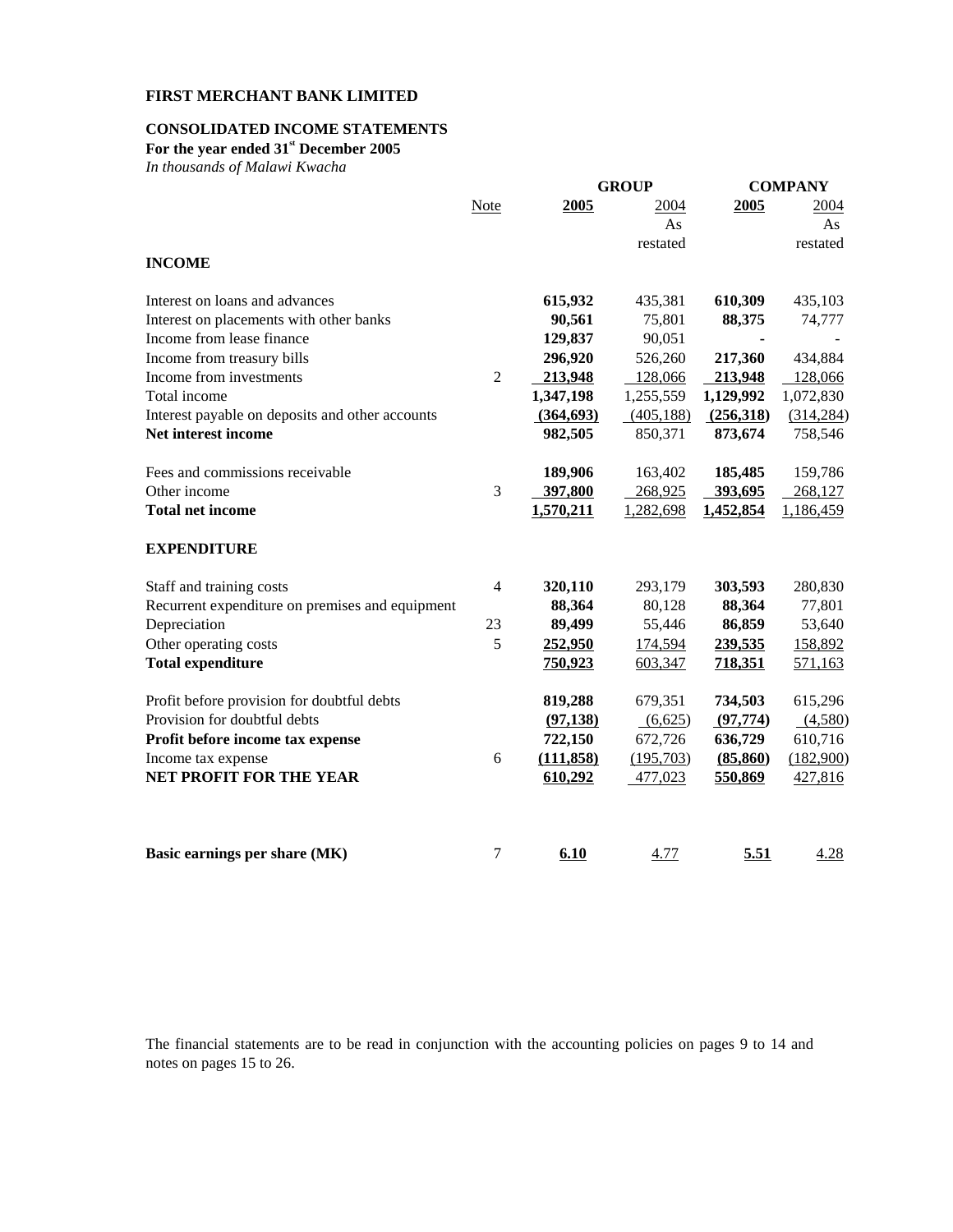The auditor's report is on page 4.

- 5 -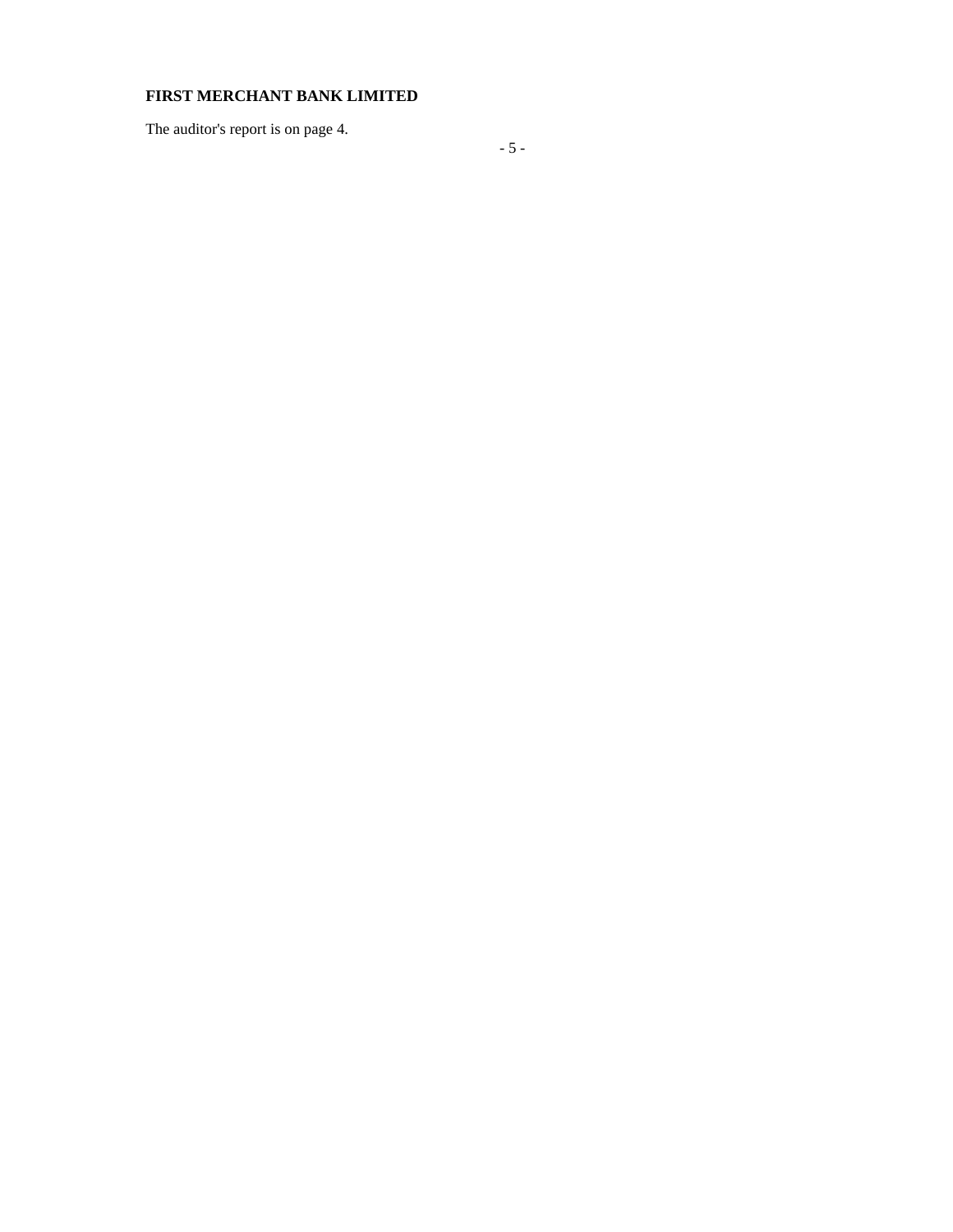# **CONSOLIDATED STATEMENTS OF CHANGES IN EQUITY**

**For the year ended 31st December 2005** 

*In thousands of Malawi Kwacha* 

| <b>GROUP</b>                                                                                          | Share<br>capital | Property<br>Revaluation<br>reserve | Investment<br>Revaluation<br>reserve | Loan loss<br>reserve   | Retained<br>earnings    | Total     |
|-------------------------------------------------------------------------------------------------------|------------------|------------------------------------|--------------------------------------|------------------------|-------------------------|-----------|
| Balance at 1 <sup>st</sup> January 2004<br>Reversal and transfer of general provision                 | 100,000          | 57,911                             |                                      |                        | 513,763                 | 671,674   |
| to loan loss reserve                                                                                  |                  |                                    |                                      | 33,747                 |                         | 33,747    |
| Restated at 1 <sup>st</sup> January 2004                                                              | 100,000          | 57,911                             |                                      | 33,747                 | 513,763                 | 705,421   |
| Profit for the year                                                                                   |                  |                                    |                                      |                        | 477,023                 | 477,023   |
| Transfer to investment revaluation<br>Deferred tax on investment revaluation<br>surplus               |                  |                                    | 85,663<br>(25,699)                   |                        | (85, 663)<br>25,699     |           |
| Transfer to loan loss reserve                                                                         |                  |                                    |                                      | 13,446                 | (13, 446)               |           |
| Dividends paid                                                                                        |                  |                                    |                                      |                        | (150,000)               | (150,000) |
| <b>Balance at 31st December 2004</b>                                                                  | 100,000          | 57,911                             | 59,964                               | 47,193                 | 767,376                 | 1,032,444 |
| Balance at 1 <sup>st</sup> January 2005                                                               | 100,000          | 57,911                             | 59,964                               | 47,193                 | 767,376                 | 1,032,444 |
| Profit for the year                                                                                   |                  |                                    |                                      |                        | 610,292                 | 610,292   |
| Transfer to investment revaluation<br>Deferred tax on investment revaluation                          |                  |                                    | 142,316<br>24,106                    |                        | (142, 316)<br>(24, 106) |           |
| surplus<br>Transfer to loan loss reserve                                                              |                  |                                    |                                      | 19,413                 | (19, 413)               |           |
| Surplus on property revaluation                                                                       |                  | 85,086                             |                                      |                        |                         | 85,086    |
| Deferred tax on property revaluation                                                                  |                  | (1,585)                            |                                      |                        |                         | (1,585)   |
| Change in deferred tax on opening<br>revaluation                                                      |                  | (759)                              |                                      |                        |                         | (759)     |
| Dividends paid                                                                                        |                  |                                    |                                      |                        | (200,000)               | (200,000) |
| <b>Balance at 31st December 2005</b>                                                                  | 100,000          | 140,653                            | 226,386                              | 66,606                 | 991,833                 | 1,525,478 |
| <b>COMPANY</b>                                                                                        |                  |                                    |                                      |                        |                         |           |
| Balance at 1 <sup>st</sup> January 2004<br>Reversal and transfer of<br>general provision to loan loss | 100,000          | 57,911                             |                                      |                        | 489,908                 | 647,819   |
| reserve                                                                                               |                  |                                    |                                      | 36,634                 |                         | 36,634    |
| Restated at 1 <sup>st</sup> January 2004                                                              | 100,000          | 57,911                             |                                      | 36,634                 | 489,908                 | 684,453   |
| Profit for the year                                                                                   |                  |                                    |                                      |                        | 427,816                 | 427,816   |
| Transfer to investment revaluation                                                                    |                  |                                    | 85,663                               |                        | (85, 663)               |           |
| Deferred tax on investment revaluation                                                                |                  |                                    | (25, 699)                            |                        | 25,699                  |           |
| Transfer to loan loss reserve                                                                         |                  |                                    |                                      | 8,400                  | (8,400)                 |           |
| Dividends paid                                                                                        |                  |                                    |                                      |                        | (150,000)               | (150,000) |
| <b>Balance at 31st December 2004</b>                                                                  | 100,000          | 57.911                             | 59,964                               | 45,034                 | 699,360                 | 962,269   |
| Balance at 1 <sup>st</sup> January 2005                                                               | 100,000          | 57,911                             | 59,964                               | 45,034                 | 699,360                 | 962,269   |
| Profit for the year                                                                                   |                  |                                    |                                      |                        | 550,869                 | 550,869   |
| Transfer to investment revaluation                                                                    |                  |                                    | 142,316                              |                        | (142, 316)              |           |
| Deferred tax on investment revaluation                                                                |                  |                                    | 24,106                               |                        | (24, 106)               |           |
| Transfer to loan loss reserve                                                                         |                  |                                    |                                      | 12,000                 | (12,000)                |           |
| Surplus on property revaluation                                                                       |                  | 69,216                             |                                      |                        |                         | 69,216    |
| Deferred tax on property revaluation                                                                  |                  | 1,271                              |                                      |                        |                         | 1,271     |
| Dividends paid                                                                                        |                  |                                    |                                      |                        | (200,000)               | (200,000) |
| <b>Balance at 31st December 2005</b>                                                                  | 100,000          | 128,398                            | 226,386                              | 57,034                 | 871,807                 | 1,383,625 |
| <b>Share capital</b>                                                                                  |                  |                                    |                                      | <b>Ordinary shares</b> |                         |           |
|                                                                                                       |                  |                                    |                                      | 2005                   | 2004                    |           |
| In issue as at 1 January - fully paid                                                                 |                  |                                    | 100,000                              |                        | 100,000                 |           |
| In issue as at 31 December - fully paid                                                               |                  |                                    | 100,000                              |                        | 100,000                 |           |

The financial statements are to be read in conjunction with the accounting policies on pages 9 to 14 and notes on pages 15 to 26.

The auditor's report is on page 4.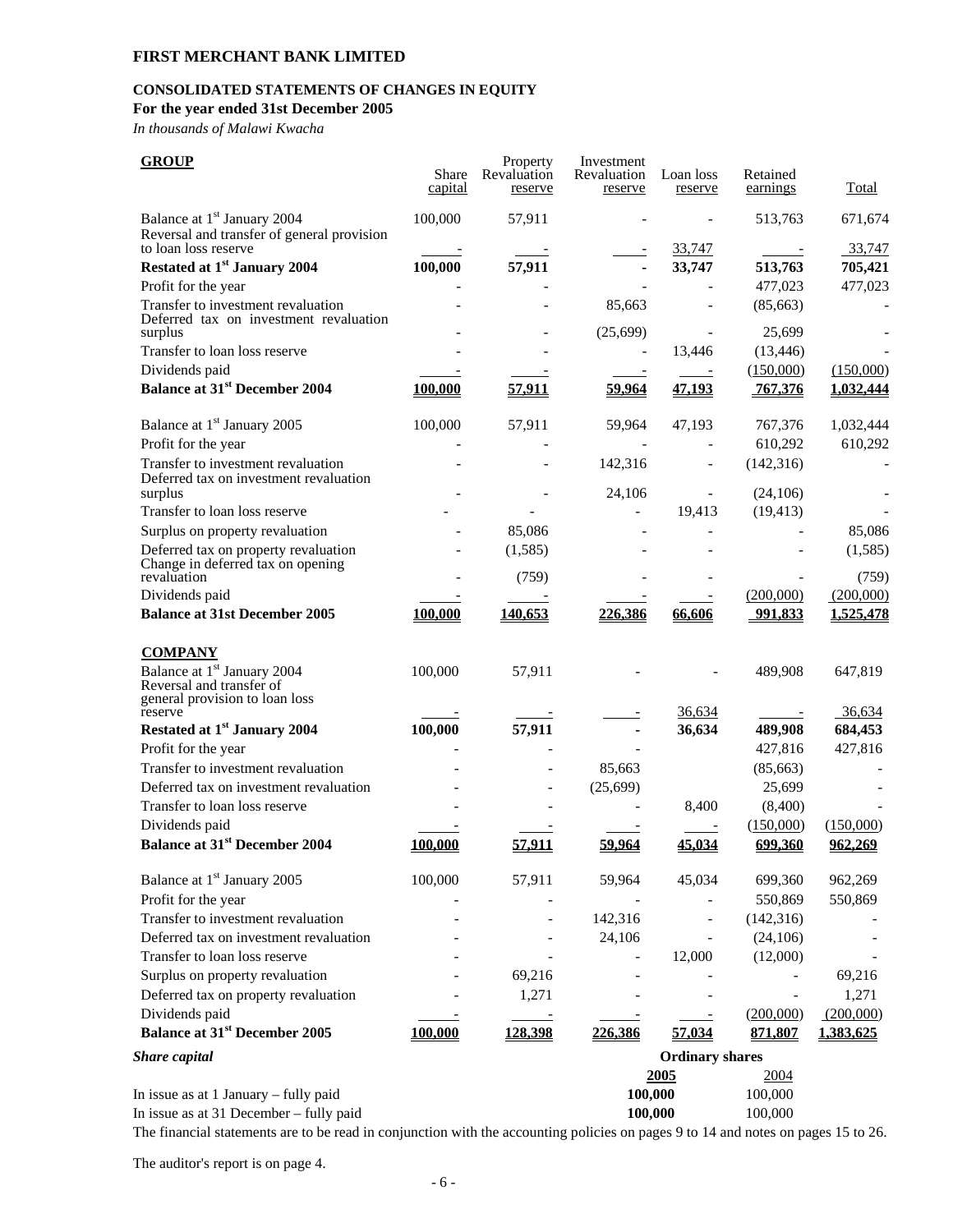# **CONSOLIDATED BALANCE SHEETS**

**At 31st December 2005** 

*In thousands of Malawi Kwacha* 

|                                              |             |           | <b>GROUP</b>   |           | <b>COMPANY</b> |
|----------------------------------------------|-------------|-----------|----------------|-----------|----------------|
|                                              | <b>Note</b> | 2005      | 2004           | 2005      | 2004           |
| <b>LIABILITIES AND EQUITY</b>                |             |           | As             |           | As             |
| <b>Liabilities</b>                           |             |           | restated       |           | restated       |
| Current and savings accounts                 |             | 3,950,141 | 2,988,982      | 3,956,945 | 2,995,514      |
| Foreign currency accounts                    |             | 1,006,120 | 1,556,358      | 1,006,120 | 1,556,358      |
| Term deposits accounts                       |             | 1,866,074 | 1,460,590      | 1,052,360 | 919,624        |
| <b>Total liabilities to customers</b>        | 9           | 6,822,335 | 6,005,930      | 6,015,425 | 5,471,496      |
| Income tax payable                           |             | 83,489    | 66,949         | 66,029    | 63,116         |
| Balances due to other financial institutions |             | 128,000   | 491,500        | 128,000   | 491,500        |
| Other payables                               | 10          | 429,351   | 679,154        | 416,157   | 678,988        |
| Deferred tax liabilities                     | 11          | 44,062    | 95,267         | 30,985    | 82,663         |
| <b>Total liabilities</b>                     |             | 7,507,237 | 7,338,800      | 6,656,596 | 6,787,763      |
| <b>Equity</b>                                |             |           |                |           |                |
| Issued capital                               | 12          | 100,000   | 100,000        | 100,000   | 100,000        |
| Property revaluation reserve                 | 13          | 140,653   | 57,911         | 128,398   | 57,911         |
| Investment revaluation reserve               | 14          | 226,386   | 59,964         | 226,386   | 59,964         |
| Loan loss reserve                            | 15          | 66,606    | 47,193         | 57,034    | 45,034         |
| Retained earnings                            |             | 991,833   | 767,376        | 871,807   | 699,360        |
| <b>Total equity</b>                          |             | 1,525,478 | 1,032,444      | 1,383,625 | 962,269        |
| <b>Total equity and liabilities</b>          |             | 9,032,715 | 8,371,244      | 8,040,221 | 7,750,032      |
| <b>ASSETS</b>                                |             |           |                |           |                |
| Cash and cash equivalents                    | 16          | 4,497,995 | 4,570,565      | 4,030,777 | 4,247,794      |
| Cheques in course of clearing                |             | 80,600    | 139,420        | 80,600    | 139,420        |
| Other receivables                            | 17          | 94,011    | 165,518        | 91,662    | 164,795        |
| Loans and advances to customers              | 18          | 2,553,142 | 2,172,711      | 2,520,280 | 2,177,855      |
| Finance leases                               | 19          | 524,020   | 351,235        |           |                |
| Quoted investments                           | 21          | 437,741   | 322,816        | 437,441   | 322,516        |
| Investment in subsidiary                     | 22          |           | $\blacksquare$ | 65,911    | 65,911         |
|                                              |             | 8,187,509 | 7,722,265      | 7,226,671 | 7,118,291      |
| Property, plant and equipment                | 23          | 845,206   | 648,979        | 813,550   | 631,741        |
| <b>Total assets</b>                          |             | 9,032,715 | 8,371,244      | 8,040,221 | 7,750,032      |

The financial statements of the company were approved for issue by the Board of Directors on **18th February 2006** and were signed on its behalf by:

…………………………………………Director

…………………………………………Director

The financial statements are to be read in conjunction with the accounting policies on pages 9 to 14 and notes on pages 15 to 26.

The auditor's report is on page 4.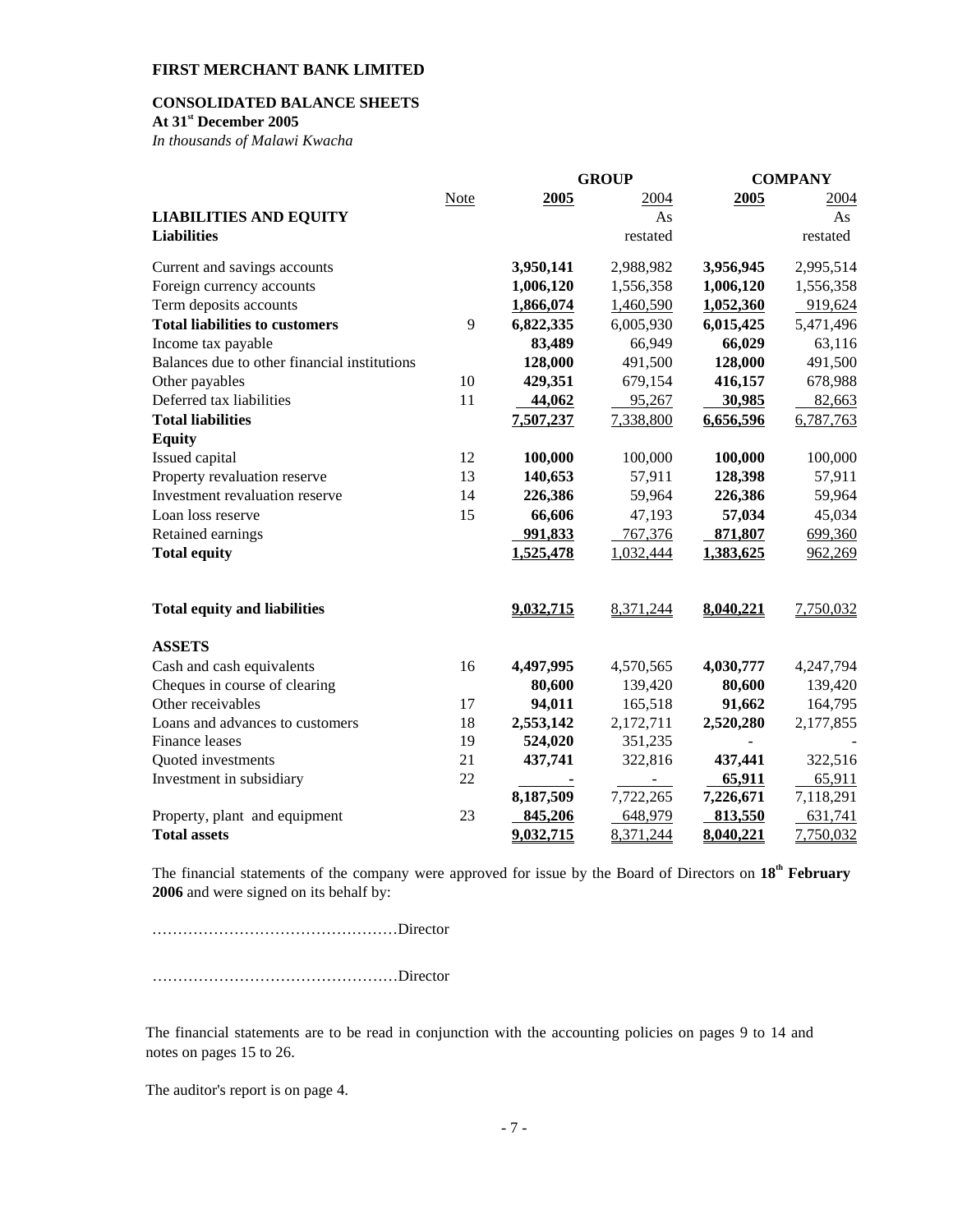# **CONSOLIDATED STATEMENTS OF CASH FLOWS**

For the year ended  $31^{\text{st}}$  December 2005

*In thousands of Malawi Kwacha* 

|                                                        |             |            | <b>GROUP</b> | <b>COMPANY</b> |            |
|--------------------------------------------------------|-------------|------------|--------------|----------------|------------|
|                                                        | <b>Note</b> | 2005       | 2004         | 2005           | 2004       |
| <b>OPERATING ACTIVITIES</b>                            |             |            |              |                |            |
| Interest and fees received                             |             | 1,636,096  | 1,603,039    | 1,409,522      | 1,408,595  |
| Interest paid                                          |             | (368, 883) | (429, 028)   | (255, 495)     | (330, 139) |
| Cash paid to suppliers and employees                   |             | (637, 344) | (540, 021)   | (609, 978)     | (504, 641) |
|                                                        |             | 629,869    | 633,990      | 544,049        | 573,815    |
| (Decrease)/increase in net customer balances           |             | (329, 873) | 1,046,305    | (401,928)      | 1,175,261  |
| Cash generated from operations                         |             | 299,996    | 1,680,295    | 142,121        | 1,749,076  |
| Income taxes paid                                      |             | (148, 866) | (138, 885)   | (133, 354)     | (136,302)  |
| <b>Cash flows from operating activities</b>            |             | 151,130    | 1,541,410    | 8,767          | 1,612,774  |
| <b>INVESTING ACTIVITIES</b>                            |             |            |              |                |            |
| Proceeds from sale of shares and other investments     |             | 162,776    | 275          | 162,776        |            |
| Proceeds from sale of equipment                        |             | 3,301      | 5,141        | 15             | 3,120      |
| Acquisition of property and equipment                  | 23          | (204, 096) | (290, 607)   | (202, 894)     | (284, 238) |
| Gross dividend received                                |             | 36,311     | 16,843       | 36,311         | 16,843     |
| Purchase of shares in listed companies                 | 21          | (21,992)   | (191, 853)   | (21,992)       | (191, 853) |
| Cash outflows applied to investing activities          |             | (23,700)   | (460, 201)   | (25,784)       | (456, 128) |
| <b>FINANCING ACTIVITIES</b>                            |             |            |              |                |            |
| Dividend paid                                          |             | (200,000)  | (150,000)    | (200,000)      | (150,000)  |
| <b>Cash flows from financing activities</b>            |             | (200,000)  | (150,000)    | (200,000)      | (150,000)  |
| Net increase in cash and cash equivalents              |             | (72, 570)  | 931,209      | (217, 017)     | 1,006,646  |
| Cash and cash equivalents at 1 <sup>st</sup> January   |             | 4,570,565  | 3,639,356    | 4,247,794      | 3,241,148  |
| Cash and cash equivalents at 31 <sup>st</sup> December | 16          | 4,497,995  | 4,570,565    | 4,030,777      | 4,247,794  |
| ADDITIONAL STATUTORY INFORMATION                       |             |            |              |                |            |
| Increase/(decrease) in net working capital             |             | 279,307    | 57,036       | 222,047        | (259, 197) |

The financial statements are to be read in conjunction with the accounting policies on pages 9 to 14 and notes on pages 15 to 26.

The auditor's report is on page 4.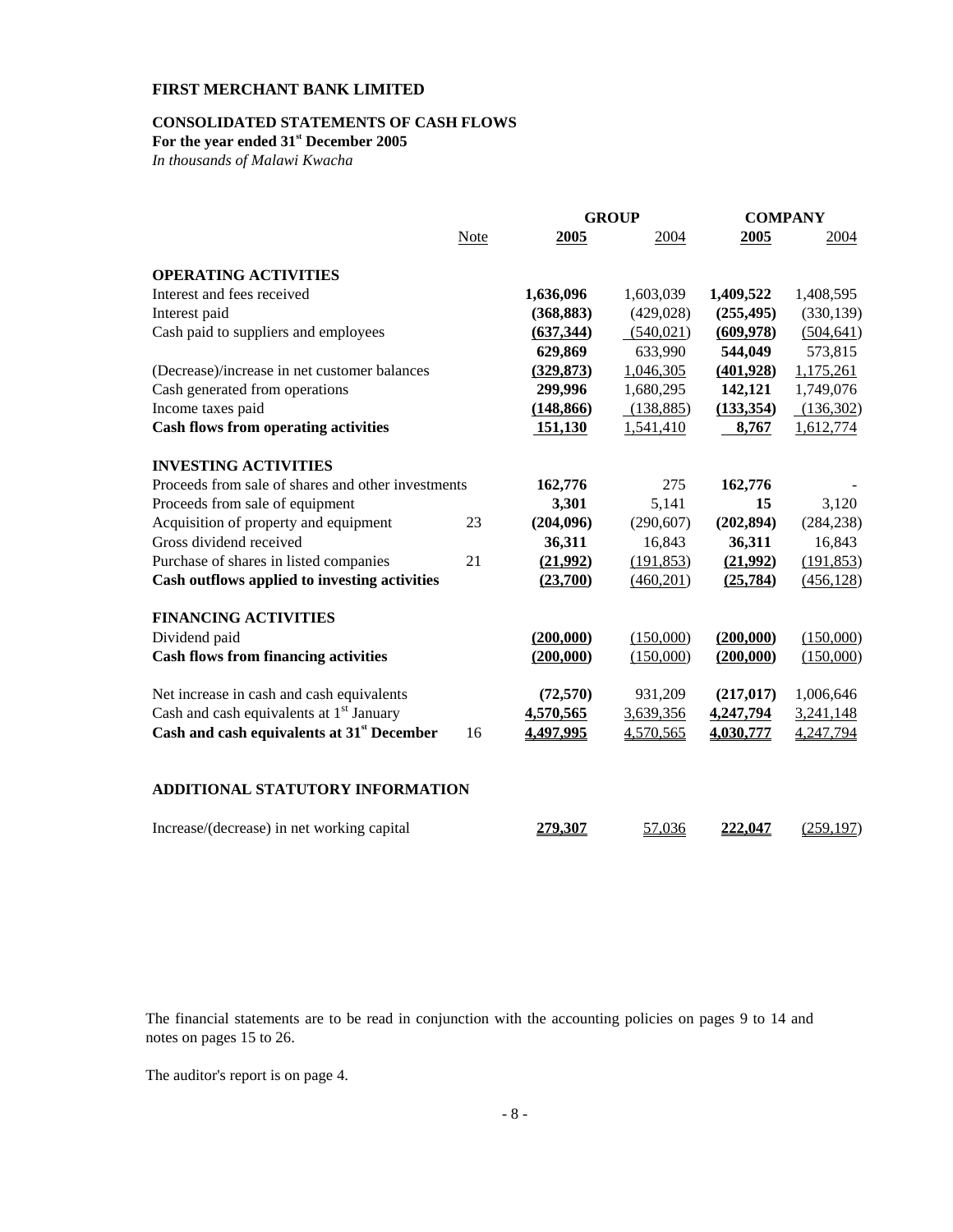# **SIGNIFICANT ACCOUNTING POLICIES**

**For the year ended 31st December 2005** 

First Merchant Bank Limited is a private limited company incorporated in Malawi. The consolidated financial statements for the year ended 31<sup>st</sup> December 2005 comprise the Bank and its subsidiary, Leasing and Finance Company of Malawi Limited, (together referred to as the "Group")

# **(a) Statement of compliance**

The financial statements have been prepared in accordance with International Financial Reporting Standards (IFRS).

## **(b) Adoption of new and revised international financial reporting standards**

In the current year, the group has adopted all of the new and revised IFRSs and Interpretations issued by the International Accounting Standards Board (the IASB) and the International Financial Reporting Interpretations Committee (IFRIC) of the IASB that are relevant to its operations and effective for accounting periods beginning on 1 January 2005. The adoption of these new and revised Standards and Interpretations has resulted in changes to the group's accounting policies in the following areas that have affected the amounts reported for the current or prior years:

- Property, Plant and Equipment (IAS 16); and
- Financial instruments: Recognition and Measurement (IAS 39).

The impact of these changes in accounting policies is discussed in detail below. The impact on basic earnings per share is disclosed in note 7.

At the date of authorisation of these financial statements, the following Standards and Interpretations were in issue but not yet effective:

- IFRS 6 Exploration for and Evaluation of Mineral Resources.
- IFRS 7 Financial Instruments: Disclosures.
- IFRIC 4 Determining whether an Arrangement contains a Lease.
- IFRIC 5 Right to Interests Arising from Decommissioning, Restoration and Environmental Rehabilitation Funds.
- IFRIC 6 Liabilities arising from Participating in a Specific Market—Waste Electrical and Electronic References.

The directors anticipate that other than the adoption of IFRS 7, these Standards and Interpretations in future periods will have no material impact on the financial statements of the group. The adoption of IFRS 7 will impact the disclosure and presentation of these financial statements.

## **IAS 16 (revised) Property, Plant and Equipment**

 IAS 16 (revised) effective for years beginning on or after 1 January 2005 has been adopted. The revised standard requires the group to assess the estimated remaining useful life and residual value of assets annually.

## **IAS 39 Financial Instruments: Recognition and measurement**

 IAS 39, effective for year beginning on or after 1 January 2005, disallows the creation of a general provision against financial assets as required by the Reserve Bank of Malawi. In addition, the prudential guidelines issued by the Reserve Bank of Malawi with regard to specific provisioning are no longer compatible with the requirements of IAS 39.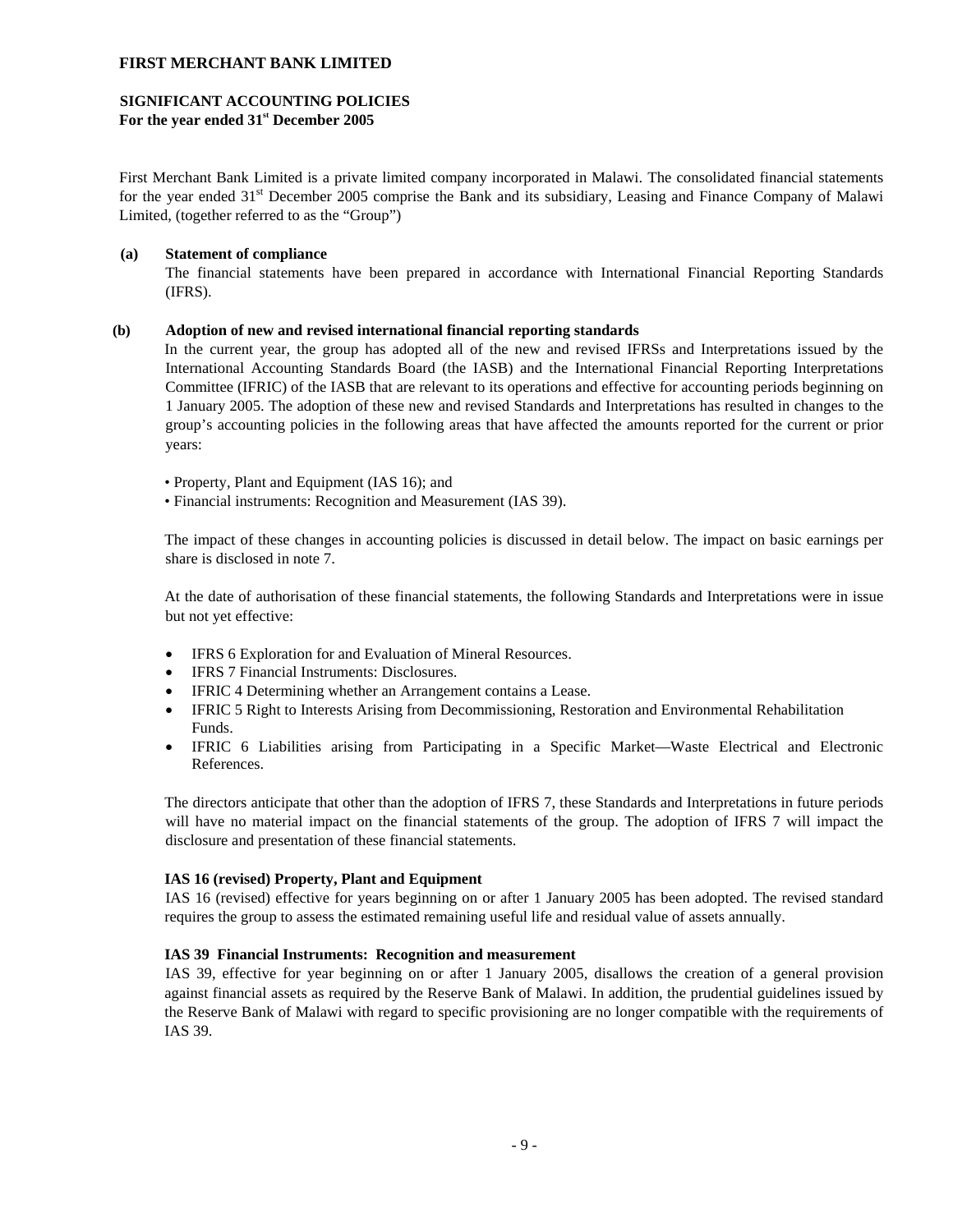## **SIGNIFICANT ACCOUNTING POLICIES For the year ended 31st December 2005**

## **(c) Basis of preparation**

The financial statements are presented in Malawi Kwacha, rounded to the nearest thousand. They are prepared on the historical cost basis except for land and buildings which are revalued and financial instruments which are stated at their fair value. Recognised assets and liabilities that are hedged are stated at fair value in respect of the risk that is being hedged. No other procedures are adopted to reflect the impact on the financial statements of specific changes or changes in the general level of prices. The accounting policies have been consistently applied by the group and are consistent with those used in the previous year.

## **(d) Basis of consolidation**

The consolidated financial statements incorporate the financial statements of the bank and its subsidiary, The Leasing and Finance Company of Malawi Limited.

Consolidation is based on 31st December 2005 audited financial statements. Inter-group balances and transactions and any unrealised gains arising from intra-group transactions other than arm's length transactions in the normal course of business are eliminated in preparing the consolidated financial statements.

## **(e) Foreign currency**

## *Foreign currency transactions*

Transactions in foreign currencies are translated to Malawi Kwacha at the foreign exchange rate ruling at the date of the transaction. Monetary assets and liabilities denominated in foreign currencies at the balance sheet date are translated to Malawi Kwacha at the foreign exchange rate ruling at that date. Foreign exchange differences arising on translation are recognised in the income statement. Non-monetary assets and liabilities denominated in foreign currencies that are stated at fair value are translated to Malawi Kwacha at foreign exchange rates ruling at the dates the values were determined.

## **(f) Property and equipment**

#### *(i) Owned assets*

Items of property and equipment are stated at cost or latest valuation and subsequent costs less accumulated depreciation (see below) and impairment losses (refer accounting policy (j)).

Where an item of property and equipment comprises major components having different useful lives, they are accounted for as separate items of property and equipment.

All properties are subject to revaluation every two years, with surpluses on revaluation being transferred to a nondistributable fixed assets revaluation reserve. On disposal of the asset, the appropriate portion of the nondistributable reserve is transferred to retained earnings.

## *(ii) Subsequent expenditure*

Expenditure incurred to replace a component of an item of property and equipment that is accounted for separately, including major inspection and overhaul expenditure, is capitalised. Other subsequent expenditure is capitalised only when it increases the future economic benefits embodied in the item of property and equipment. All other expenditure is recognised in the income statement as an expense as incurred.

Generally, costs associated with information technology are recognised as an expense when incurred. However, information technology development costs of a strategic nature are capitalised as part of computer equipment.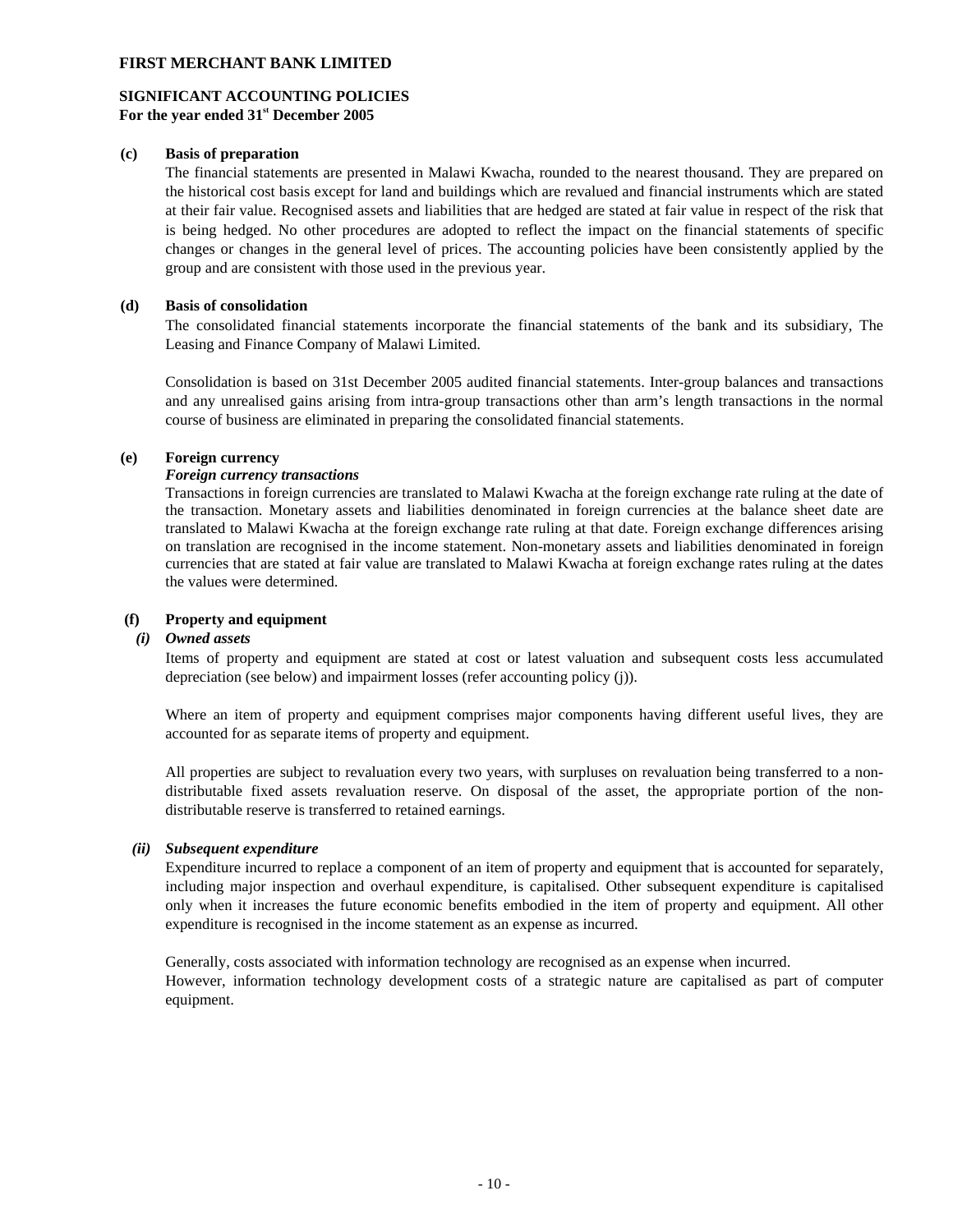## **SIGNIFICANT ACCOUNTING POLICIES For the year ended 31st December 2005**

## *(iii) Depreciation*

During the year, the group has adopted IAS 16 Property, Plant and Equipment (revised). This has given rise to a change in accounting policy.

Where previously fixed assets were depreciated on the straight-line basis at rates that would reduce book amounts to residual values, estimated at purchase, over the initially anticipated useful lives of the assets, the group now reassesses both the useful lives and the residual values of the assets annually. Any future changes in either useful lives or estimated residual values will be accounted for prospectively as a change in accounting estimate in accordance with IAS 16 *Property, Plant and Equipment* (revised).

Depreciation is charged to the income statement on a straight-line basis over the estimated useful lives of items of property and equipment, and major components that are accounted for separately. Land is not depreciated. The following depreciation rates are in use:

|                           | • leasehold properties                         | 2.5% (or period of lease the shorter of) |
|---------------------------|------------------------------------------------|------------------------------------------|
|                           | • freehold properties                          | 2.5%                                     |
| $\mathbf{H}^{\text{max}}$ | motor vehicles                                 | 25%-50%                                  |
|                           | • furniture, fixtures and fittings, computers, |                                          |
|                           | office equipment                               | 25%-100%                                 |
|                           |                                                |                                          |

#### **(g) Investments**

#### *Investments in debt and equity securities*

The fair value of investments held for trading is their quoted bid price at the balance sheet date.

Investments in equity are recognised at cost.

Investments held for trading are recognised/derecognised by the group on the date it commits to purchase/sell the investments. Investments held-to-maturity are recognised/derecognised on the day they are transferred to/by the group.

#### **(h) Financial instruments**

Financial assets and financial liabilities are recognised on the company's balance sheet when the company becomes a party to the contractual provisions of the instrument.

## Other receivables

Other receivables are measured at initial recognition at fair value, and are subsequently measured at amortised cost using the effective interest rate method. Appropriate allowances for estimated irrecoverable amounts are recognised in profit or loss when there is objective evidence that the asset is impaired. The allowance recognised is measured as the difference between the asset's carrying amount and the present value of estimated future cash flows discounted at the effective interest rate computed at initial recognition.

Other receivables comprise interbranch accounts, interest receivables, prepayments, staff advances and office assets and are stated at their cost less impairment losses (refer accounting policy (j).

#### Investments

Investments are initially measured at fair value, plus directly attributable transaction costs.

At subsequent reporting dates, debt securities that the group has the expressed intention and ability to hold to maturity (held-to-maturity debt securities) are measured at amortised cost using the effective interest rate method, less any impairment loss recognised to reflect irrecoverable amounts. An impairment loss is recognised in profit or loss when there is objective evidence that the asset is impaired, and is measured as the difference between the investment's carrying amount and the present value of estimated future cash flows discounted at the effective interest rate computed at initial recognition. Impairment losses are reversed in subsequent periods when an increase in the investment's recoverable amount can be related objectively to an event occurring after the impairment was recognised, subject to the restriction that the carrying amount of the investment at the date the impairment is reversed shall not exceed what the amortised cost would have been had the impairment not been recognised.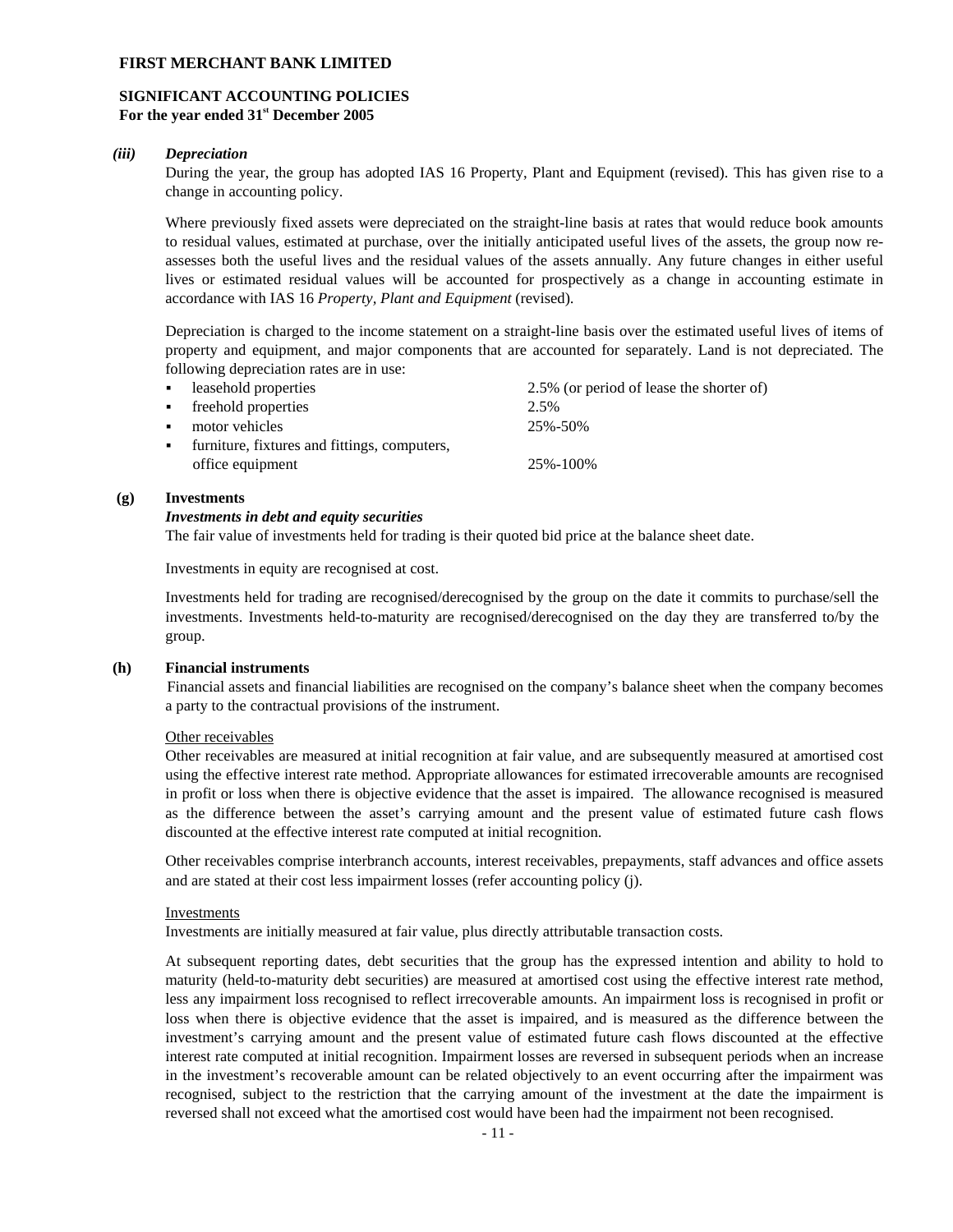## **SIGNIFICANT ACCOUNTING POLICIES For the year ended 31st December 2005**

Investments other than held-to-maturity debt securities are classified as either investments held for trading or as available-for-sale, and are measured at subsequent reporting dates at fair value. Where securities are held for trading purposes, gains and losses arising from changes in fair value are included in the income statement for the period. For available-for-sale investments, gains and losses arising from changes in fair value are recognised directly in equity, until the security is disposed of or is determined to be impaired, at which time the cumulative gain or loss previously recognised in equity is included in the income statement for the period. Impairment losses recognised in income statement for equity investments classified as available-for-sale are not subsequently reversed through income statement. Impairment losses recognised in income statement for debt instruments classified as availablefor-sale are subsequently reversed if an increase in the fair value of the instrument can be objectively related to an event occurring after the recognition of the impairment loss.

#### Cash and cash equivalents

Cash and cash equivalents comprise cash on hand and demand deposits and other short-term highly liquid investments that are readily convertible to a known amount of cash and are subject to an insignificant risk of changes in value.

#### Financial liabilities and equity

Financial liabilities and equity instruments issued by the group are classified according to the substance of the contractual arrangements entered into and the definitions of a financial liability and an equity instrument. The accounting policies adopted for specific financial liabilities are set out below.

#### Bank borrowings

Interest-bearing bank loans and overdrafts are initially measured at fair value, and are subsequently measured at amortised cost, using the effective interest rate method. Any difference between the proceeds (net of transaction costs) and the settlement or redemption of borrowings is recognised over the term of the borrowings in accordance with the company's accounting policy for borrowing costs (see above).

#### Other payables

Other payables are initially measured at fair value, and are subsequently measured at amortised cost, using the effective interest rate method.

## **(i) Income from leasing**

Revenue is measured at the fair value of the consideration received or receivable and represents amounts receivable for services provided in the normal course of business, net of sales related taxes.

Interest income is accrued on a time basis, by reference to the principal outstanding and at the effective interest rate applicable, which is the rate that exactly discounts estimated future cash receipts through the expected life of the financial asset to that asset's net carrying amount.

#### **(j) Impairment**

At each balance sheet date, the company reviews the carrying amounts of its tangible assets to determine whether there is any indication that those assets have suffered an impairment loss. If any such indication exists, the recoverable amount of the asset is estimated in order to determine the extent of the impairment loss (if any).

If the recoverable amount of an asset is estimated to be less than its carrying amount, the carrying amount of the asset is reduced to its recoverable amount. Impairment losses are recognised as an expense immediately for assets carried at cost and for those carried at a re-valued amount, the impairment loss is treated as a revaluation decrease.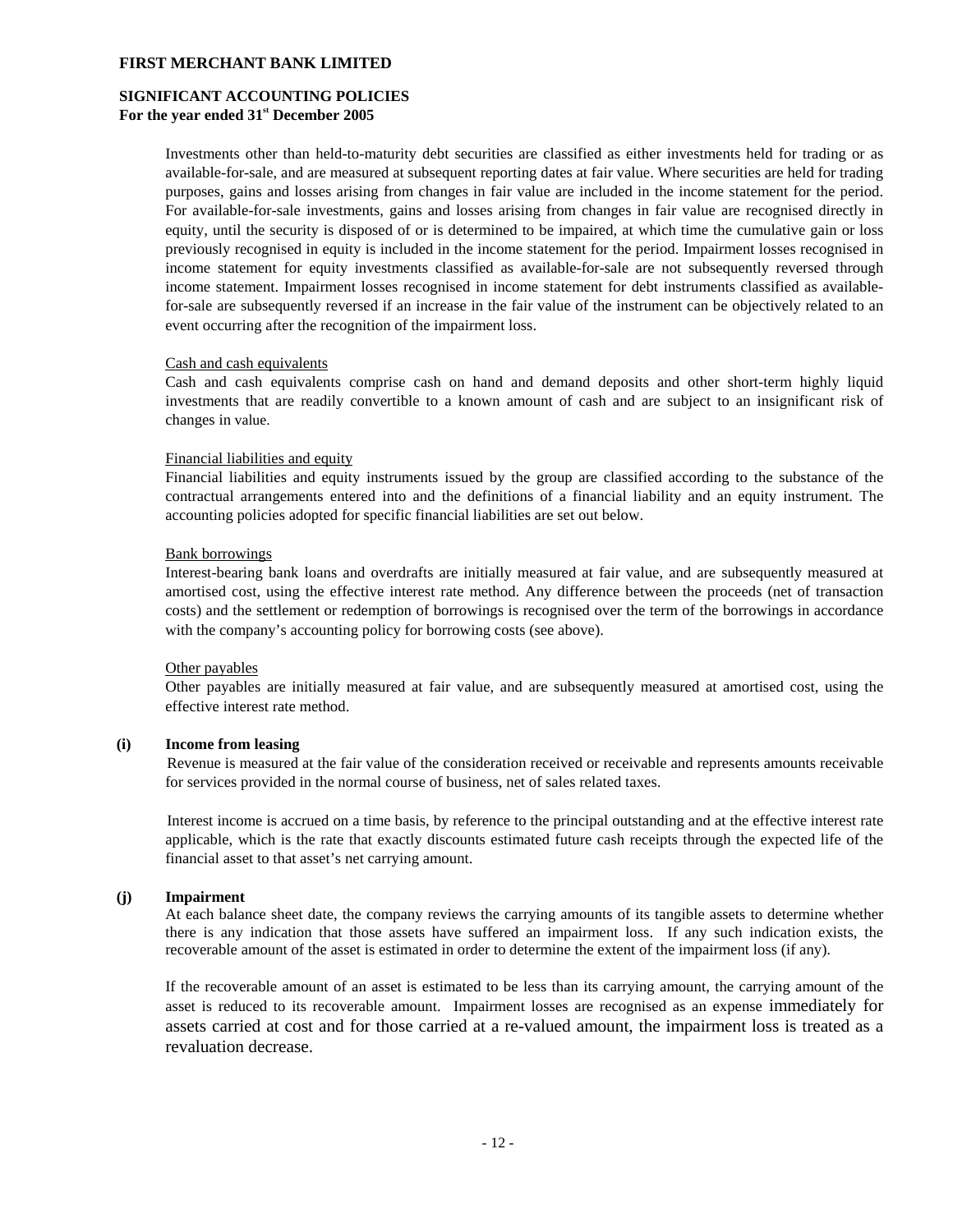#### **SIGNIFICANT ACCOUNTING POLICIES For the year ended 31st December 2005**

When an impairment loss subsequently reverses, the carrying amount of the asset is increased to the revised estimate of its recoverable amount, but so that the increased carrying amount does not exceed the carrying amount that would have been determined had no impairment loss been recognised for the asset in prior years. A reversal of an impairment loss is recognised as income immediately, unless the relevant asset is carried at a revalued amount, in which case the reversal of the impairment loss is treated as a revaluation increase.

#### **(k) Leases**

Leases are classified as finance leases whenever the terms of the lease transfer substantially all the risks and rewards of ownership to the lessee. All other leases are classified as operating leases.

#### The group as a lessor

Amounts due from lessees under finance leases are recorded as receivables at the amount of the company's net investment in the leases. Finance lease income is allocated to accounting periods so as to reflect a constant periodic rate of return on the company's net investment outstanding in respect of the leases.

#### The group as a lessee

Rentals payable under operating leases are charged to income statement on a straight-line basis over the term of the relevant lease. Benefits received and receivable as an incentive to enter into an operating lease are also spread on a straight-line basis over the lease term.

### **(l) Provisions and other liabilities**

A provision is recognised in the balance sheet when the Group has a legal or constructive obligation as result of a past event, and it is probable that an outflow of economic benefits will be required to settle the obligation.

#### **(m) Pension Scheme and other post retirement benefits**

The bank operates a Defined Contribution Pension Scheme. Contributions to this fund, which are based on pensionable earnings are charged to income statement as they fall due.

#### **(n) Revenue recognition**

# *(i) Net interest income*

Interest income and expense are recognised in the income statement for all interest bearing instruments on an accrual basis, using the effective yield method. Interest income is suspended when the collection of loans becomes doubtful. Such income is excluded from income until received.

#### *(ii) Other non-interest income*

Other non-interest income includes fees and commissions from customers, other banks and related transactions, net income from exchange and securities dealing and net gains on the sale of assets.

Fees and commissions are recognised when the related service is performed.

#### *(iii) Dividends*

Dividends are recognised in the income statement when the company has an unconditional right to receive them.

#### **(o) Expenses**

#### *(i) Terminal benefits*

Accruals are made for terminal benefits and gratuities for those employees who are not covered by the Pension Fund and are charged to income statement up to the date of the balance sheet.

### *(ii) Off balance sheet transactions*

The bank enters into off -balance sheet transactions such as forward exchange contracts and currency swaps. At the year end, unrealised gains and losses are dealt with through the income statement.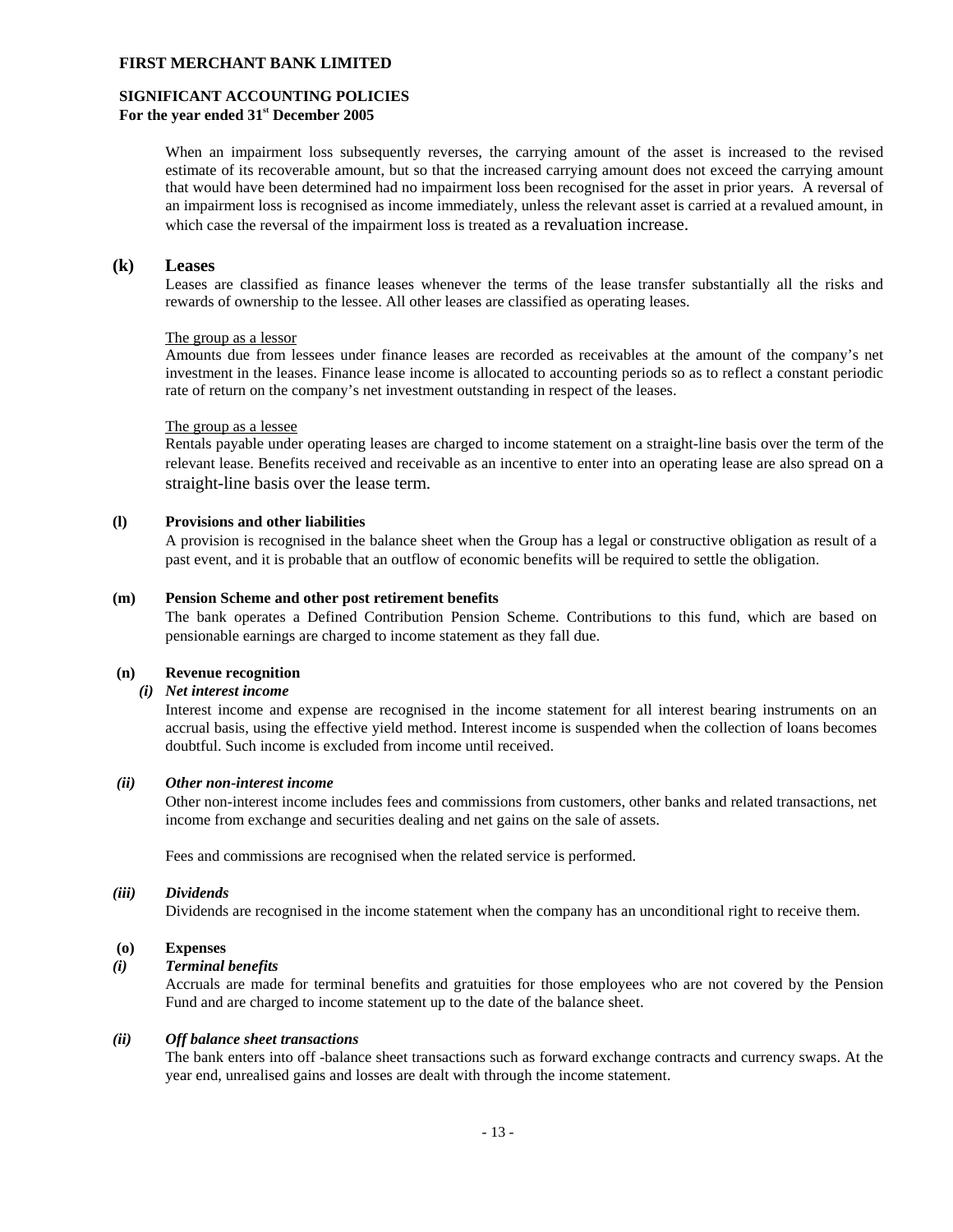## **SIGNIFICANT ACCOUNTING POLICIES For the year ended 31st December 2005**

#### **(p) Income tax**

Income tax on the profit or loss for the year comprises current and deferred tax. Income tax is recognised in the income statement except to the extent that it relates to items recognised directly to equity, in which case it is recognised in equity.

Current tax is the expected tax payable on the taxable income for the year, using tax rates ruling at the balance sheet date, and any adjustment to tax payable in respect of previous years.

Deferred tax is provided using the balance sheet liability method, providing for temporary differences between the carrying amounts of assets and liabilities for financial reporting purposes and the amounts used for taxation purposes. The amount of deferred tax provided is based on the expected manner of realisation or settlement of the carrying amount of assets and liabilities, using tax rates ruling at the balance sheet date.

A deferred tax asset is recognised only to the extent that it is probable that future taxable profits will be available against which the asset can be utilised. Deferred tax assets are reduced to the extent that it is no longer probable that the related tax benefit will be realised.

#### **(q) Basic earnings per share**

Basic earnings per share is calculated by dividing net profit attributable to ordinary shareholders by the number of ordinary shares in issue at the balance sheet date.

## **(r) Critical accounting judgements and key sources of estimation uncertainty**

#### Critical judgements in applying the company's accounting policies

No critical judgements were made by management during the current period which would have a material impact on the financial statements.

## Key sources of estimation uncertainty

The key assumptions concerning the future, and other key sources of estimation uncertainty at the balance sheet date that have a significant risk of causing a material adjustment to the carrying amounts of assets and liabilities within the next financial year, are discussed below.

#### Specific provisions

Loans and advances are recognised when cash is advanced to borrowers.

A provision for loan impairment is established if there is objective evidence that the company will not be able to collect all amounts due according to the original contractual terms of loans. The amount of the provision is the difference between the carrying amount and the recoverable amount, being the present value of expected cash flows, including amounts recoverable from guarantees and collateral, discounted at the original effective interest rate of loans.

A general provision for loan impairment is established to cover losses that are judged to be present in the lending portfolio at the balance sheet date, but which have not been specifically identified as such. This provision is based on the directors' assessment of the latent risk of default known to be present in the portfolio of the Bank's advances.

When a loan is deemed uncollectable, it is written off against the related provision for impairments. Subsequent recoveries are credited to the provision for loan losses in the profit and loss account.

If the amount of the impairment subsequently decreases due to an event occurring after the write-down, the release of the provision is credited as a reduction of the provision for impairment in the profit and loss account.

- 14 -

#### Valuation of properties

The assumptions and method of revaluing properties are disclosed in note 23.

**NOTES TO THE FINANCIAL STATEMENTS For the year ended 31st December 2005**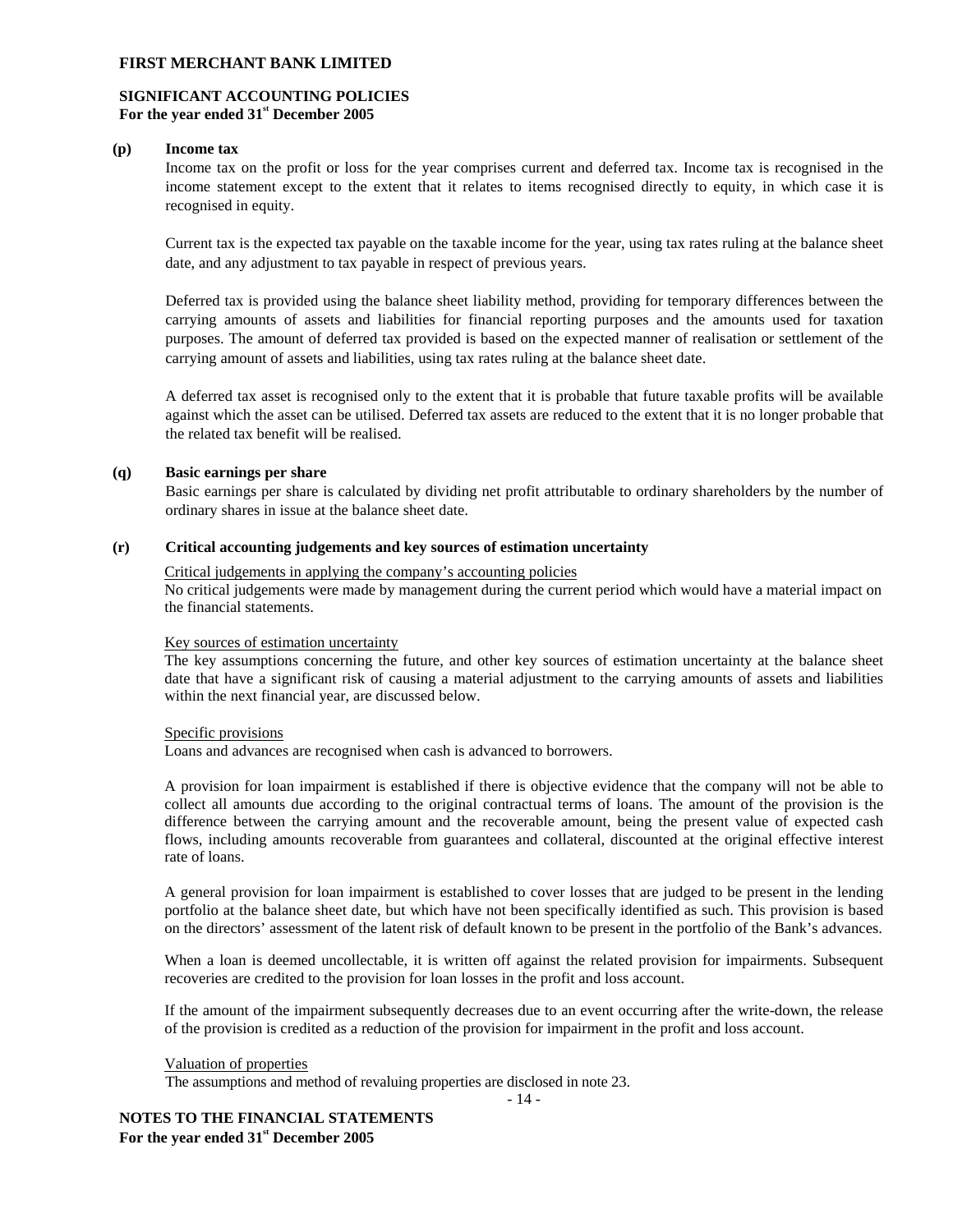*In thousands of Malawi Kwacha* 

## **1. RESTATEMENT OF PRIOR FIGURES**

In prior periods the carrying values of loans, advances and finance leases were reduced by a non-specific loss provision which was charged to income statement net of the related deferred tax effect. This accounting policy has been changed to comply with the requirements of IAS39 and, accordingly, prior period results have been restated by reversing non specific provisions made and adjusting the deferred tax charge.

|    |                                                                    |                | <b>GROUP</b> | <b>COMPANY</b> |         |  |
|----|--------------------------------------------------------------------|----------------|--------------|----------------|---------|--|
|    | 2. INCOME FROM INVESTMENTS                                         | 2005           | 2004         | 2005           | 2004    |  |
|    | Interest from local registered stocks                              | 18,000         | 18,000       | 18,000         | 18,000  |  |
|    | Dividend income (gross)                                            | 42,791         | 24,403       | 42,791         | 24,403  |  |
|    | Increase in fair value of investments                              | 153,157        | 85,663       | 153,157        | 85,663  |  |
|    |                                                                    | 213,948        | 128,066      | 213,948        | 128,066 |  |
|    | 3. OTHER INCOME                                                    |                |              |                |         |  |
|    | Profit on foreign exchange transactions                            | 196,590        | 211,120      | 196,590        | 211,120 |  |
|    | Profit on disposal of motor vehicle and equipment                  | 3,287          | 2,600        | 15             | 869     |  |
|    | Asset management income                                            | 10,147         | 8,269        | 10,147         | 8,269   |  |
|    | Profit on disposal of shares                                       | 102,552        |              | 102,552        |         |  |
|    | Miscellaneous recoveries                                           | 85,224         | 46,936       | 84,391         | 47,869  |  |
|    |                                                                    | 397,800        | 268,925      | 393,695        | 268,127 |  |
| 4. | <b>STAFF AND TRAINING COSTS</b>                                    |                |              |                |         |  |
|    | Salaries, wages and training costs                                 | 311,432        | 286,479      | 295,513        | 274,573 |  |
|    | Contributions to defined contribution plans (Note 25)              | 8,678          | 6,700        | 8,080          | 6,257   |  |
|    |                                                                    | 320,110        | 293,179      | 303,593        | 280,830 |  |
|    | 5. OTHER OPERATING COSTS                                           |                |              |                |         |  |
|    | Auditor's remuneration -Current audit fees                         | 5,798          | 4,222        | 3,500          | 2,800   |  |
|    | -Underprovision in previous year                                   | 113            | 426          |                |         |  |
|    | -Other services and surtax                                         | 1,035          | 943          | 613            | 620     |  |
|    | Directors' fees                                                    | 18,023         | 16,060       | 17,837         | 16,010  |  |
|    | Telephone/telex/fax/postage                                        | 24,479         | 18,966       | 22,379         | 17,264  |  |
|    | Printing and stationery                                            | 26,327         | 24,461       | 25,427         | 22,835  |  |
|    | Travel                                                             | 13,064         |              | 13,064         | 11,310  |  |
|    | Subscriptions                                                      | 10,009         |              | 10,009         | 4,524   |  |
|    | Legal & professional fees                                          | 9,984          |              | 9,984          | 4,566   |  |
|    | Donations                                                          | 9,488          |              | 9,488          | 5,038   |  |
|    | Others                                                             | 134,630        | 109,516      | 127,234        | 73,925  |  |
|    |                                                                    | 252,950        | 174,594      | 239,535        | 158,892 |  |
|    | <b>6. INCOME TAX EXPENSE</b><br>Recognised in the income statement |                |              |                |         |  |
|    | Current tax expense                                                |                |              |                |         |  |
|    | Current year at 30% (2004: 30%) based on profits                   | 163,472        | 155,462      | 134,333        | 145,733 |  |
|    | Dividend tax expense                                               | 1,934          | 1,445        | 1,934          | 1,445   |  |
|    | Deferred tax (credit)/expense                                      |                |              |                |         |  |
|    | Origination and reversal of timing differences                     | (53,548)       | 38,796       | (50, 407)      | 35,722  |  |
|    | Total income tax expense in income statement                       | <u>111,858</u> | 195,703      | 85,860         | 182,900 |  |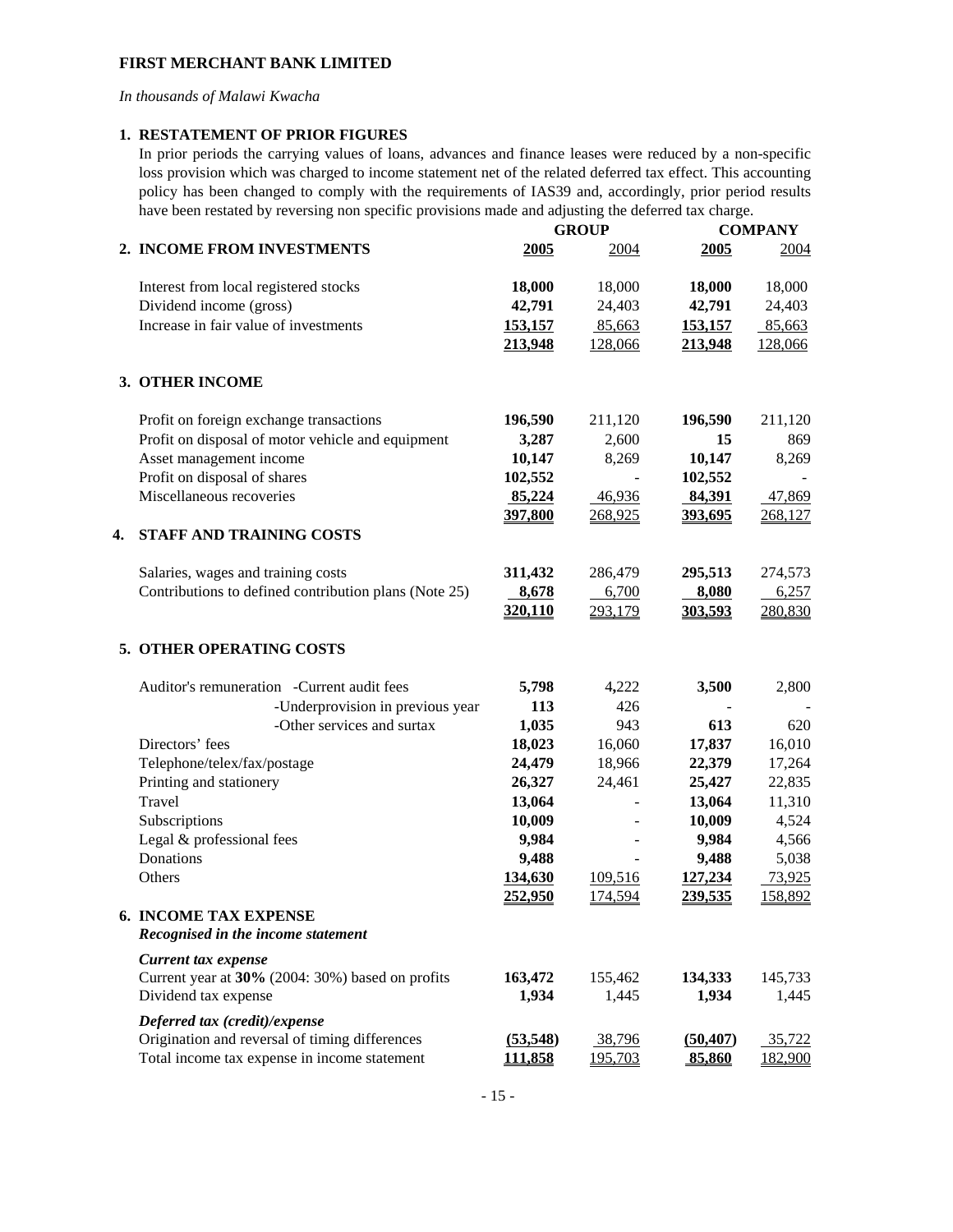## **NOTES TO THE FINANCIAL STATEMENTS**

**For the year ended 31st December 2005** 

*In thousands of Malawi Kwacha* 

## **7. BASIC EARNINGS PER SHARE**

The calculation of basic earnings per share at 31st December 2005 was based on the consolidated net profit attributable to ordinary shareholders of **MK610 million** (2004: MK477 million) and number of ordinary shares outstanding as at 31st December 2005 of **100 million** (2004: 100 million).

#### **Impact of changes in accounting policy**

Changes in the group's accounting policies during the year are described in detail in note 13,17 and 22. To the extent that those changes have had an impact on results reported for 2005 and 2004, they have had an impact on the amounts reported for earnings per share. The following table summarises that impact on basic earnings per share:

|                                                                             |             | <b>Impact on basic</b><br>earnings per share $(K)$ |
|-----------------------------------------------------------------------------|-------------|----------------------------------------------------|
|                                                                             | As restated |                                                    |
|                                                                             | 2005        | 2004                                               |
| Charge in residual values and estimated useful lives of property, plant and |             |                                                    |
| equipment                                                                   |             |                                                    |
| Derecognition of general provision against finance leases                   | 0.65        | 0.33                                               |
| Derecognition of general provision against loans and advances               | 1.20        | 0.84                                               |
| Total impact of changes in accounting policy                                | <u>1.85</u> | 1.17                                               |

## **8. DIVIDENDS**

Proposed dividends are accounted for as a separate component of equity until they have been ratified at an annual general meeting.

The directors propose a dividend of **MK40 million** for the year ended 31 December 2005 (2004: MK22 million).

Last year's final dividend of MK22 million and an interim dividend for this year of MK178 million were paid during the year. Payment of dividend is subject to withholding tax at a rate of 10%.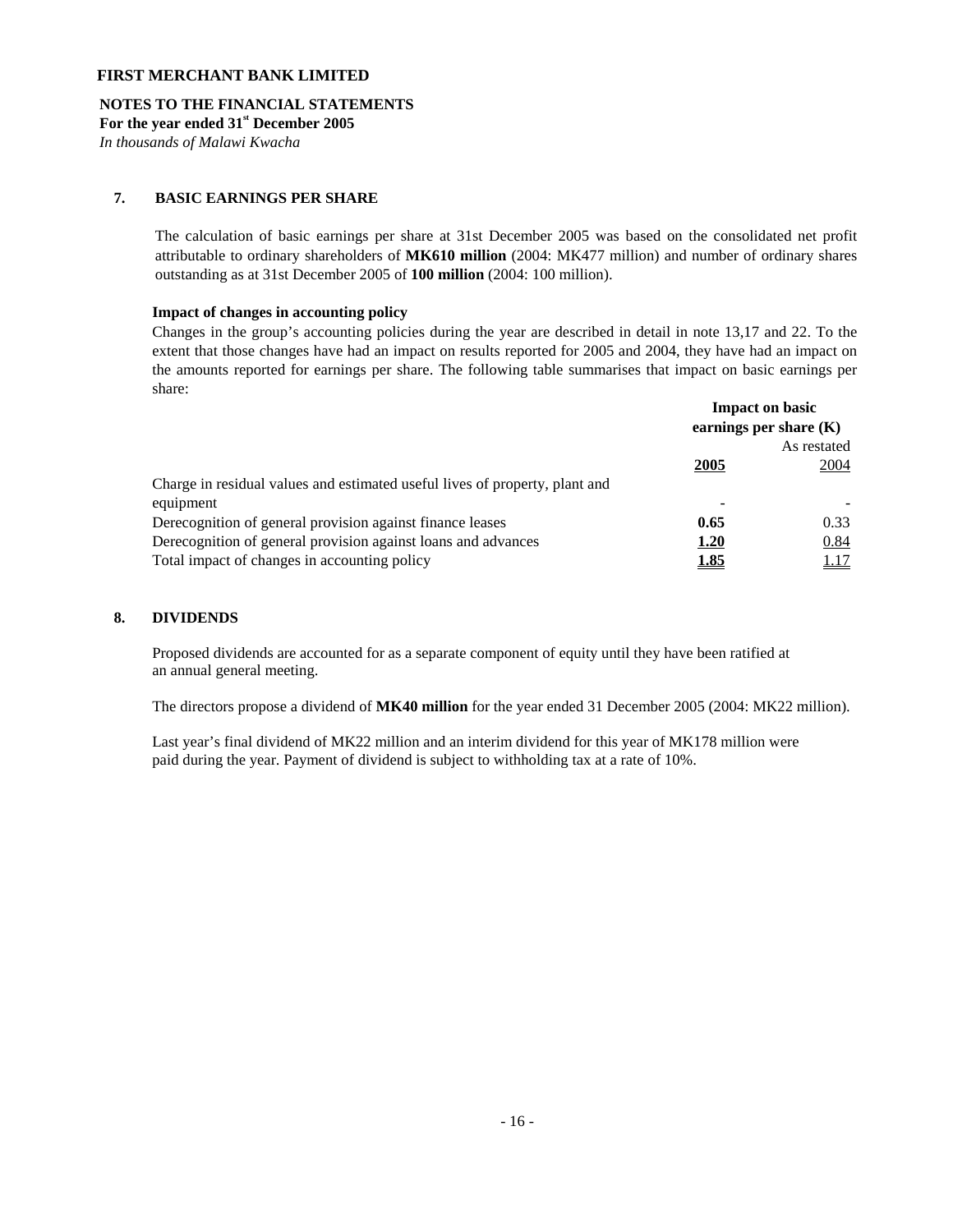# **NOTES TO THE FINANCIAL STATEMENTS**

**For the year ended 31st December 2005** 

*In thousands of Malawi Kwacha* 

|     |                                                                                  | <b>GROUP</b> |                          |           | <b>COMPANY</b>           |                 |            |  |
|-----|----------------------------------------------------------------------------------|--------------|--------------------------|-----------|--------------------------|-----------------|------------|--|
| 9.  | <b>LIABILITIES TO CUSTOMERS</b>                                                  |              | 2005                     | 2004      |                          | 2005            | 2004       |  |
|     | Interest bearing deposits                                                        | 6,822,335    |                          | 6,005,930 | 6,015,425                |                 | 5,471,496  |  |
|     | Payable as follows:                                                              |              |                          |           |                          |                 |            |  |
|     | Maturing within 3 months                                                         | 6,657,769    |                          | 5,925,414 | 5,987,035                |                 | 5,443,844  |  |
|     | Maturing between 3 and 12 months                                                 |              | 164,566                  | 80,516    | 28,390                   |                 | 27,652     |  |
| 10. | <b>OTHER PAYABLES</b>                                                            | 6,822,335    |                          | 6,005,930 | 6,015,425                |                 | 5,471,496  |  |
|     | Interest payable                                                                 |              | 10,517                   | 9,694     | 10,517                   |                 | 9,694      |  |
|     | Bankers cheques issued and uncleared<br>Margins on letters of credit and forward |              | 33,871                   | 99,738    | 33,871                   |                 | 99,738     |  |
|     | contracts                                                                        |              | 142,735                  | 389,738   | 142,735                  |                 | 389,738    |  |
|     | Others                                                                           |              | 242,228                  | 179,984   | 229,034                  |                 | 179,818    |  |
|     |                                                                                  |              | 429,351                  | 679,154   | 416,157                  |                 | 678,988    |  |
| 11. | DEFERRED TAX (ASSETS) AND                                                        |              |                          |           |                          |                 |            |  |
|     | <b>LIABILITIES</b>                                                               |              | <b>Assets</b>            |           | <b>Liabilities</b>       |                 | <b>Net</b> |  |
|     |                                                                                  | 2005         | 2004                     | 2005      | 2004                     | 2005            | 2004       |  |
|     | (i) GROUP                                                                        |              |                          |           |                          |                 |            |  |
|     | Property and equipment                                                           | (3,586)      | (9, 342)                 |           |                          | (3,586)         | (9, 342)   |  |
|     | Accrued income                                                                   |              |                          | 15,031    | 52,032                   | 15,031          | 52,032     |  |
|     | Revaluation surplus of property                                                  |              | $\overline{\phantom{m}}$ | 23,547    | 25,449                   | 23,547          | 25,449     |  |
|     | Revaluation on investments                                                       |              | $\frac{1}{2}$            | 1,593     | 25,699                   | 1,593           | 25,699     |  |
|     | Other temporary differences                                                      | (1,553)      | (1,968)                  | 9,030     | 3,397                    | 7,477           | 1,429      |  |
|     | Tax (assets)/liabilities                                                         | (5,139)      | (11,310)                 | 49,201    | 106,577                  | 44,062          | 95,267     |  |
|     | (ii) COMPANY                                                                     |              |                          |           |                          |                 |            |  |
|     | Property and equipment                                                           | (3, 387)     | (8,994)                  |           | $\overline{\phantom{a}}$ | (3,387)         | (8,994)    |  |
|     | Accrued income                                                                   |              | $\overline{\phantom{m}}$ | 10,785    | 43,108                   | 10,785          | 43,108     |  |
|     | Revaluation of property                                                          |              | ÷,                       | 23,547    | 24,818                   | 23,547          | 24,818     |  |
|     | Revaluation on investments                                                       |              |                          | 1,593     | 25,699                   | 1,593           | 25,699     |  |
|     | Gratuity                                                                         | (1,553)      | (1,968)                  |           |                          | (1,553)         | (1,968)    |  |
|     | Tax (assets)/liabilities                                                         | (4,940)      | (10,962)                 | 35,925    | 93,625                   | 30,985          | 82,663     |  |
| 12. | <b>SHARE CAPITAL</b>                                                             |              |                          |           |                          | Ordinary shares |            |  |
|     |                                                                                  |              |                          |           | 2005                     |                 | 2004       |  |
|     | In issue and fully paid at $31st$ December                                       |              |                          |           | 100,000                  |                 | 100,000    |  |

At 31st December 2005 the authorised share capital comprised **100,000,000** (2004: 100,000,000) ordinary shares of K1 each.

 The holders of ordinary shares are entitled to receive dividends as declared from time to time and are entitled to one vote per share at meetings of the Company.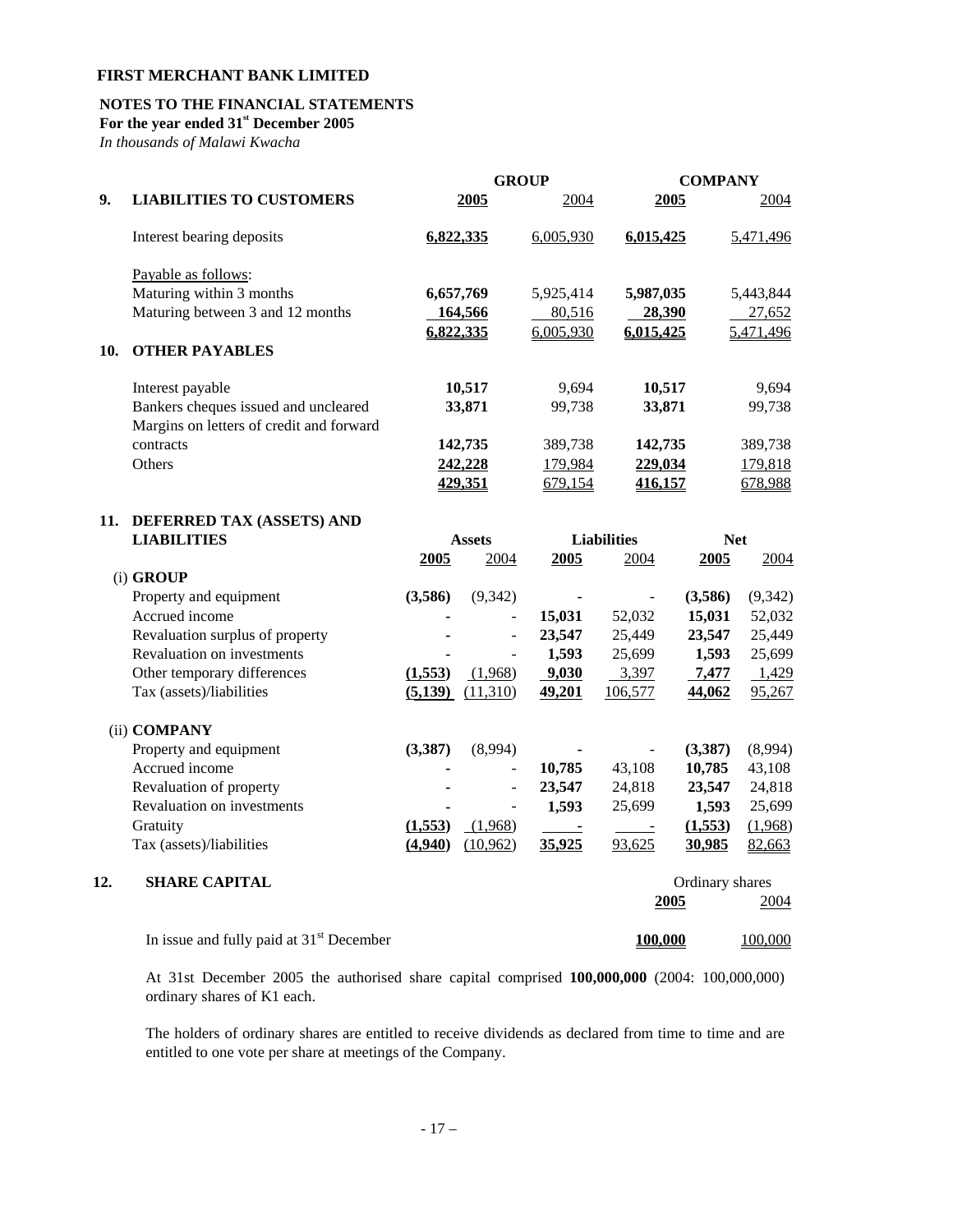## **NOTES TO THE FINANCIAL STATEMENTS**

**For the year ended 31st December 2005** 

*In thousands of Malawi Kwacha*

# **13. PROPERTY REVALUATION RESERVE**

This represents the increase in fair value of property, plant and equipment and is not available for distribution to the Bank's shareholders.

# **14. INVESTMENT REVALUATION RESERVE**

This represents the increase in fair value of investments held for trading and is not available for distribution to the Bank's shareholders.

## **15. LOAN LOSS RESERVE**

Arising from the changes to IAS 39: *Financial Instruments: Recognition and Measurement*, the 1% general provision against risky assets as required by the Reserve Bank of Malawi may no longer be offset against the gross value of the assets.

In order to comply with Reserve Bank of Malawi capital adequacy requirements, a statutory loan loss reserve has been created. The portion of the loan loss reserve which relates to this statutory requirement and is non distributable amounts to K26.9 million as at  $31<sup>st</sup>$  December 2005. The balance of the loan loss reserve amounting to K39.71 million should be regarded as distributable.

|     |                                   |           | <b>GROUP</b> |           |           |
|-----|-----------------------------------|-----------|--------------|-----------|-----------|
| 16. | <b>CASH AND CASH EQUIVALENTS</b>  | 2005      | 2004         | 2005      | 2004      |
|     | <b>Liquidity Reserve Deposits</b> |           |              |           |           |
|     | - Reserve Bank of Malawi          | 328,079   | 474,670      | 328,079   | 474,670   |
|     | - Registered discount houses      | 187,000   | 129,000      | 187,000   | 129,000   |
|     |                                   | 515,079   | 603,670      | 515,079   | 603,670   |
|     | Placements with other banks       | 1,200,000 | 220,000      | 1,200,000 | 220,000   |
|     | Balances with banks abroad        | 1,096,777 | 1,970,203    | 1,096,777 | 1,970,203 |
|     | Malawi Government treasury bills  | 1,114,603 | 1,510,920    | 647,820   | 1,188,798 |
|     | Reserve Bank of Malawi Bills      | 202,965   |              | 202,965   |           |
|     | Balances with local banks         | 3,181     | 13.305       | 2.746     | 12,656    |
|     | Cash balances                     | 365,390   | 252,467      | 365,390   | 252,467   |
|     | Cash and cash equivalents         | 4.497.995 | 4,570,565    | 4,030,777 | 4,247,794 |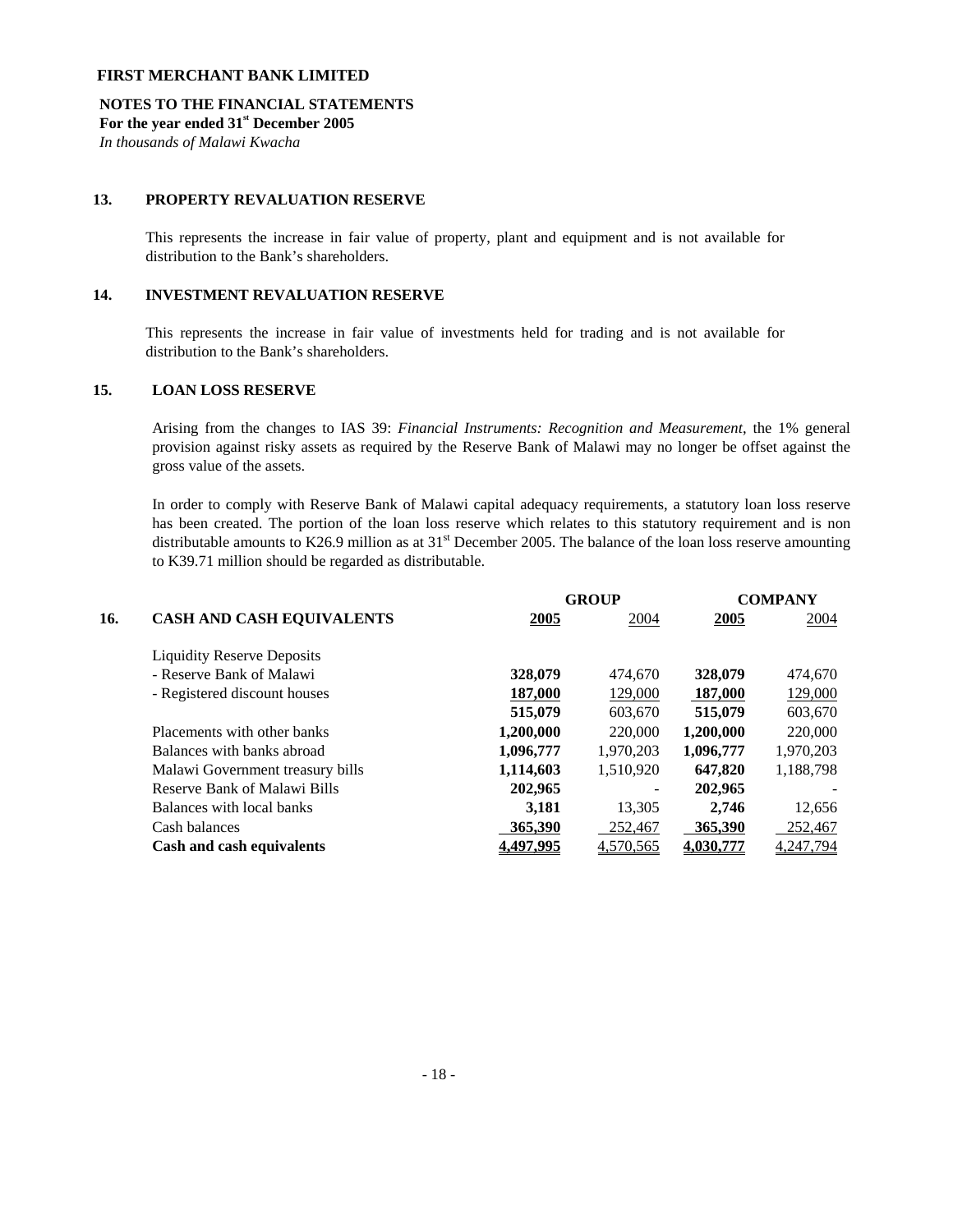# **NOTES TO THE FINANCIAL STATEMENTS**

**For the year ended 31st December 2005** 

*In thousands of Malawi Kwacha*

|     |                                                                                              |                             | <b>GROUP</b> |            | <b>COMPANY</b> |
|-----|----------------------------------------------------------------------------------------------|-----------------------------|--------------|------------|----------------|
| 17. | <b>OTHER RECEIVABLES</b>                                                                     | 2005                        | 2004         | 2005       | 2004           |
|     | Dividends receivable                                                                         | 14,040                      | 7,560        | 14,040     | 7,560          |
|     | Items in transit                                                                             | 19,479                      | 131,371      | 19,479     | 131,371        |
|     | Interest receivable                                                                          | 11,172                      | 10,069       | 11,172     | 10,037         |
|     | Prepayments                                                                                  | 5,286                       | 5,607        | 2,969      | 4,916          |
|     | Others                                                                                       | 44,034                      | 10,911       | 44,002     | 10,911         |
|     |                                                                                              | 94,011                      | 165,518      | 91,662     | 164,795        |
| 18. | <b>LOANS AND ADVANCES TO CUSTOMERS</b>                                                       |                             |              |            |                |
|     | Loans and advances which are secured over the<br>relevant assets are receivable as follows:- |                             |              |            |                |
|     | Maturing within 3 months                                                                     | 834,945                     | 734,947      | 821,936    | 726,579        |
|     | Maturing between 3 and 12 months                                                             | 1,767,885                   | 1,288,244    | 1,749,003  | 1,304,354      |
|     | Maturing after 12 months                                                                     | 169,820                     | 220,992      | 168,849    | 218,394        |
|     |                                                                                              | 2,772,6502,244,1832,739,788 |              | 2,249,327  |                |
|     | Segmental analysis by industry:                                                              |                             |              |            |                |
|     | Agriculture                                                                                  | 209,358                     | 404,695      | 209,358    | 404,695        |
|     | Finance and insurance                                                                        | 45,111                      | 62,819       | 31,091     | 81,285         |
|     | Government accounts                                                                          | 21,745                      | 256,454      | 21,745     | 256,454        |
|     | Individuals                                                                                  | 94,345                      | 95,709       | 92,362     | 95,709         |
|     | Manufacturing                                                                                | 352,450                     | 178,302      | 352,450    | 178,302        |
|     | Wholesale and retail                                                                         | 920,886                     | 271,196      | 920,886    | 271,196        |
|     | Others                                                                                       | 1,128,755                   | 975,008      | 1,111,896  | 961,686        |
|     |                                                                                              | 2,772,650                   | 2,244,183    | 2,739,788  | 2,249,327      |
|     | <b>Provision for losses:</b>                                                                 |                             |              |            |                |
|     | Specific Provision - At 1 <sup>st</sup> January                                              | (22, 504)                   | (19,606)     | (22, 504)  | (19,606)       |
|     | New provision                                                                                | (105, 296)                  | (10,310)     | (105, 296) | (10,310)       |
|     | Write offs                                                                                   |                             | 1,682        |            | 1,682          |
|     | Recoveries                                                                                   | 7,522                       | 5,730        | 7,522      | 5,730          |
|     | -At 31 <sup>st</sup> December                                                                | (120, 278)                  | (22, 504)    | (120, 278) | (22, 504)      |
|     | Interest in suspense: At 1 <sup>st</sup> January                                             | (48,968)                    | (32, 407)    | (48,968)   | (32, 407)      |
|     | New provision                                                                                | (50,262)                    | (16, 561)    | (50, 262)  | (16, 561)      |
|     | At 31 <sup>st</sup> December                                                                 | (99,230)                    | (48,968)     | (99, 230)  | (48,968)       |
|     | <b>Net loans and advances</b>                                                                | 2,553,142                   | 2,172,711    | 2,520,280  | 2,177,855      |

The directors consider that the carrying amount of loans and advances approximates to their fair value.

All loans and advances are granted at variable interest rates and have been written down to their estimated recoverable amount.

## **Change in accounting policy**

 During the year the group adopted IAS 39 *Financial Instruments: Recognition and Measurement* (Revised). This adoption constitutes a change in accounting policy as discussed under note 15.

| Effect of change in accounting policy:        | 2005 | 2004      |
|-----------------------------------------------|------|-----------|
| Decrease in general provision                 |      | 48.210    |
| Tax effect                                    |      | (14, 463) |
| Net effect of the change in accounting policy | $-$  | 33,747    |
| $-19-$                                        |      |           |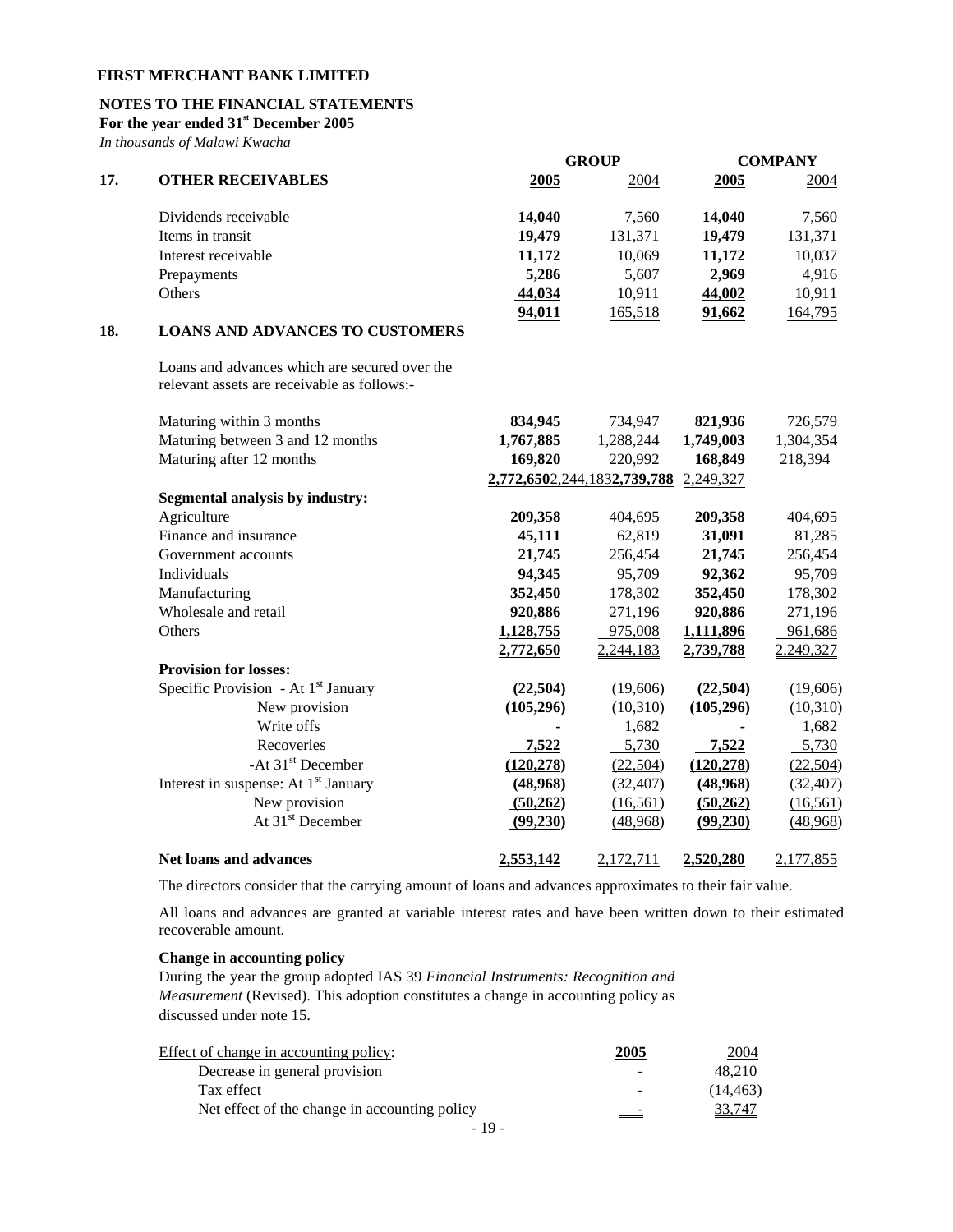## **NOTES TO THE FINANCIAL STATEMENTS For the year ended 31st December 2005**

#### **19. FINANCE LEASES**

Lease debtors, which are secured over the relevant assets, are receivable as follows:-

|                                                      |           | <b>GROUP</b> |
|------------------------------------------------------|-----------|--------------|
|                                                      | 2005      | <u>2004</u>  |
| Maturing within 3 months                             | 65,684    | 66,611       |
| Maturing between 3 and 12 months                     | 118,923   | 90,188       |
| Maturing after 12 months                             | 372,859   | 237,780      |
|                                                      | 557,466   | 394,579      |
| Specific provision at 1 <sup>st</sup> January        | (27, 568) | (27, 570)    |
| New provision                                        | 636       | (2,045)      |
| Write offs                                           | 3,514     | 2,047        |
| At 31 <sup>st</sup> December                         | (23, 418) | (27,568)     |
| Interest in suspense at 1 <sup>st</sup> January      | (12,966)  | (12, 174)    |
| New provision                                        |           | (3,459)      |
| Recoveries                                           | 4,938     | 2,667        |
| At 31 <sup>st</sup> December                         | (8,028)   | (12,966)     |
| Interest on overdue debts at 1 <sup>st</sup> January | (2, 810)  | (4,900)      |
| New provision                                        |           |              |
| Recoveries                                           | 810       | 2,090        |
| At 31 <sup>st</sup> December                         | (2,000)   | (2,810)      |
| Net finance leases                                   | 524,020   | 351,235      |
| Government sub-lease debtors                         | 18,446    | 18,446       |
| Rural motorised project                              | (18, 446) | (18, 446)    |
| <b>Total net finance leases</b>                      | 524,020   | 351,235      |

The directors consider that the carrying amount of lease debtors approximates to their fair value.

The group's credit risk is primarily attributed to its lease debtors. The amounts presented in the balance sheets are net of provisions for doubtful debts as shown above. The specific provision is estimated by management based on a review of objective evidence indicating an impairment of individual lease assets, taking into account prior experience and the current economic environment.

There is no significant concentration of credit risk, with exposure spread over a large number of counter parties and customers. The directors consider that the carrying amount of lease and other debtors approximates to their fair value.

## **20. GOVERNMENT OF MALAWI LEASES**

The group is party to an agreement with the Government of Malawi in respect of vehicles which were leased from the Government and sublet to transporters. Under the terms of the lease agreements, the obligations of the group are restricted to payment to the Government of instalments received by the group from the sub-lessees and no liability exists in respect of unpaid instalments. At the balance sheet date, there was an offsetting asset and liability of **K18.4 million** (2004: K18.4 million).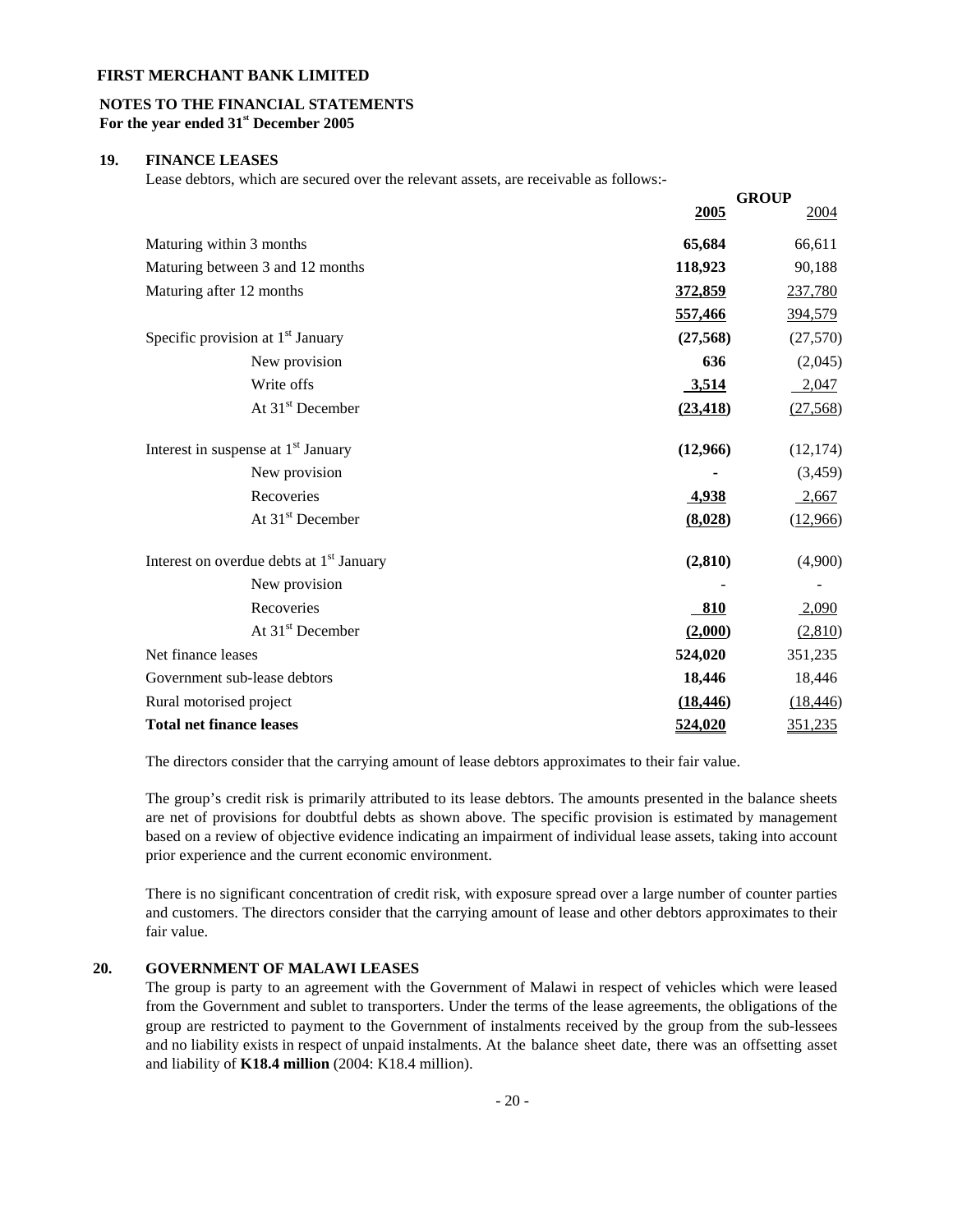## **NOTES TO THE FINANCIAL STATEMENTS**

**For the year ended 31st December 2005** 

*In thousands of Malawi Kwacha* 

# **21. QUOTED INVESTMENTS**

|                          |                | <b>GROUP</b>     |                | <b>COMPANY</b> |                |                  |         |           |
|--------------------------|----------------|------------------|----------------|----------------|----------------|------------------|---------|-----------|
|                          | 2005           |                  | 2004           |                | 2005           |                  | 2004    |           |
|                          | <u>Cost</u>    | <b>Valuation</b> | Cost           | Valuation      | Cost           | <b>Valuation</b> | Cost    | Valuation |
| Investments<br>in quoted |                |                  |                |                |                |                  |         |           |
| companies                | 164.462        | 392,441          | 191,853        | 277,516        | 164,462        | 392,441          | 191,853 | 277,516   |
| Local<br>registered      |                |                  |                |                |                |                  |         |           |
| stocks                   | 45,300         | 45,300           | 45,300         | 45,300         | 45,000         | 45,000           | 45,000  | 45,000    |
|                          | <u>209,762</u> | 437,741          | <u>237,153</u> | 322,816        | <u>209,462</u> | 437,441          | 236,853 | 322,516   |

All investments in quoted companies are held for trading. The increase in fair value is taken to income statement.

| <b>Movement of Quoted Investments</b>             |             | <b>GROUP</b> |          | <b>COMPANY</b> |
|---------------------------------------------------|-------------|--------------|----------|----------------|
|                                                   | <b>Cost</b> | Valuation    | Cost     | Valuation      |
| Balance at 1 <sup>st</sup> January 2005           |             |              |          |                |
| Investments in quoted companies<br>$\blacksquare$ | 191,853     | 277,516      | 191,853  | 277,516        |
| Local registered stocks<br>$\blacksquare$         | 45,300      | 45,300       | 45,000   | 45,000         |
| Shares bought during the year                     | 21,992      | 21,992       | 21,992   | 21,992         |
| Increase in fair value                            | ۰           | 153,157      |          | 153,157        |
| Shares disposed of during the year                | (49, 383)   | (60, 224)    | (49,383) | (60, 224)      |
| Balance at 31 <sup>st</sup> December 2005         | 209,762     | 437,741      | 209,462  | 437,441        |

| 22. | <b>INVESTMENTS IN SUBSIDIARY (AT COST)</b>             |              | <b>SHAREHOLDING</b> |               | <b>COMPANY</b> |
|-----|--------------------------------------------------------|--------------|---------------------|---------------|----------------|
|     |                                                        | <u> 2005</u> | 2004                | <u> 2005 </u> | 2004           |
|     | The Leasing and Finance Company of Malawi Limited 100% |              | 100%                | <u>65,911</u> | <u>65,911</u>  |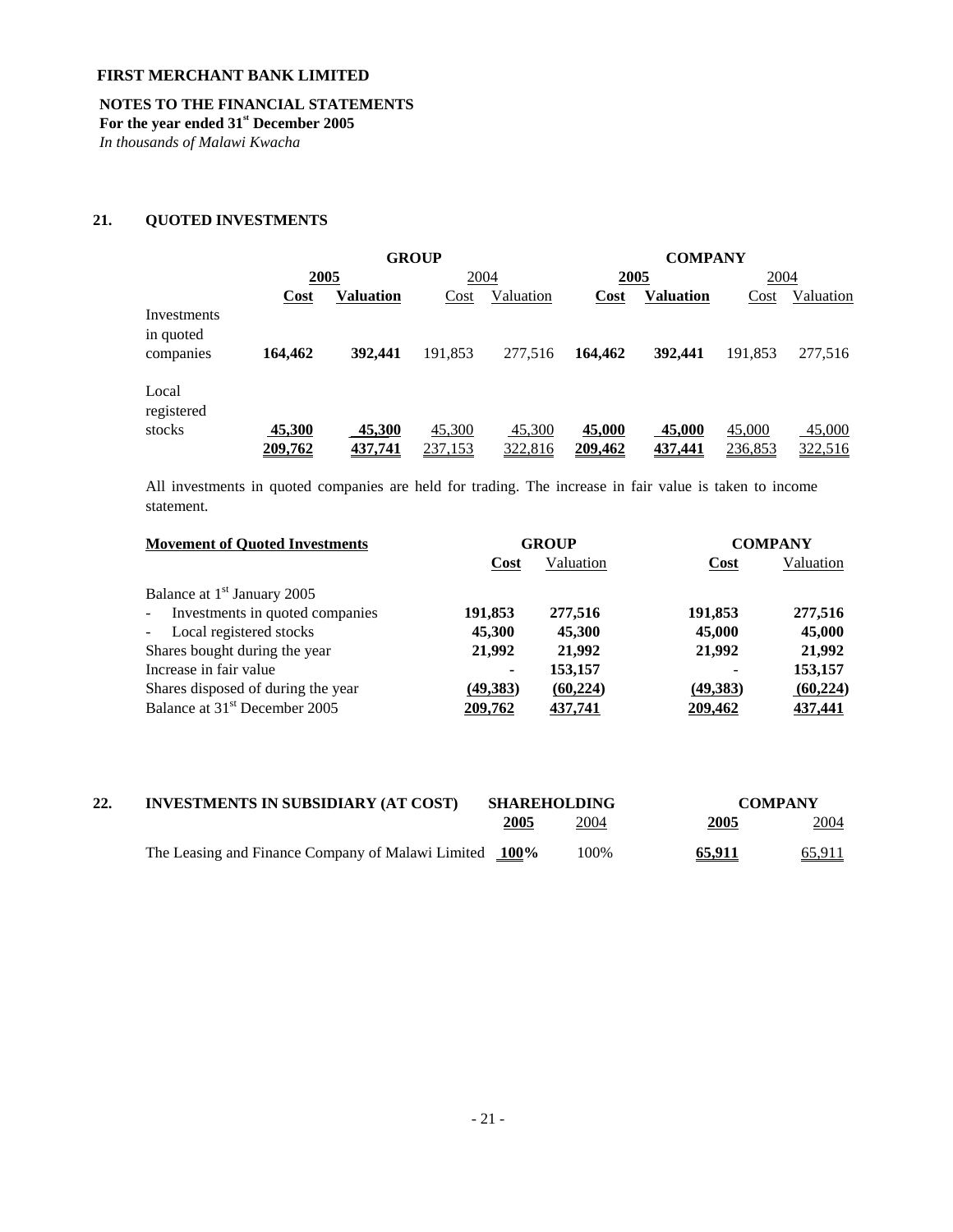# **NOTES TO THE FINANCIAL STATEMENTS**

**For the year ended 31st December 2005** 

*In thousands of Malawi Kwacha* 

# 23. PROPERTY, PLANT AND EQUIPMENT **Equipment** Capital

|                                           | Freehold         | Leasehold      | Motor                    | Fixture $&$              | work in                  | 2005           | 2004     |
|-------------------------------------------|------------------|----------------|--------------------------|--------------------------|--------------------------|----------------|----------|
| <b>GROUP</b>                              |                  |                | Vehicles                 | fittings                 |                          |                |          |
| Cost or valuation                         | property         | improvements   |                          |                          | progress                 | <b>Total</b>   | Total    |
| Balance at 1 <sup>st</sup> January        |                  | 145,808        | 30,138                   | 303,627                  | 121,691                  | 834,932        | 556,379  |
|                                           | 233,668<br>5,146 | 29,723         |                          |                          |                          |                |          |
| Additions                                 |                  |                | 14,939                   | 153,200                  | 1,088                    | 204,096        | 290,607  |
| Transfers                                 | 11,089           | 90,808         | $\overline{\phantom{a}}$ | 16,353                   | (118,250)                | $\blacksquare$ |          |
| Revaluation surplus                       | 36,562           | 28,375         | $\blacksquare$           |                          | $\Box$                   | 64,937         |          |
| Disposals                                 | $\sim$ $-$       | $\sim$ 100 $-$ | (2,752)                  | (495)                    | (3,441)                  | (6,688)        | (12,054) |
| <b>Balance at 31st December</b>           | 286,465          | 294,714        | 42,325                   | 472,685                  | 1,088                    | 1,097,277      | 834,932  |
| <b>Depreciation and impairment losses</b> |                  |                |                          |                          |                          |                |          |
| Balance at 1 <sup>st</sup> January        | 7,113            | 2,513          | 18,536                   | 157,791                  | $\overline{\phantom{a}}$ | 185,953        | 140,020  |
| Charge for the year                       | 6,712            | 3,836          | 5,685                    | 73,266                   | $\overline{\phantom{a}}$ | 89,499         | 55,446   |
| Eliminated on revaluation                 | (13,825)         | (6,324)        |                          |                          | $\overline{\phantom{a}}$ | (20, 149)      |          |
| Released on disposal                      | $\frac{1}{2}$    | $\sim$ $-$     | (2,752)                  | (480)                    | $\overline{\phantom{a}}$ | 3,232          | (9,513)  |
| <b>Balance at 31st December</b>           | ÷                | 25             | 21,469                   | 230,577                  | $\blacksquare$           | 252,071        | 185,953  |
| <b>Carrying</b> amount                    |                  |                |                          |                          |                          |                |          |
| At 31 <sup>st</sup> December              | 286,465          | 294,689        | 20,856                   | 242,108                  | 1,088                    | 845,206        | 648,979  |
| <b>COMPANY</b>                            |                  |                |                          |                          |                          |                |          |
| Cost or valuation                         |                  |                |                          |                          |                          |                |          |
| Balance at 1 <sup>st</sup> January        | 223,478          | 145,808        | 23,463                   | 286,077                  | 121,691                  | 800,517        | 524,083  |
| <b>Additions</b>                          | 5,146            | 29,723         | 14,939                   | 151,998                  | 1,088                    | 202,894        | 284,238  |
| Transfers                                 | 11,089           | 90,808         | $\overline{\phantom{a}}$ | 16,353                   | (118,250)                | $\blacksquare$ |          |
| Revaluation surplus                       | 21,482           | 28,375         | $\overline{\phantom{a}}$ | $\overline{\phantom{a}}$ | $\overline{\phantom{a}}$ | 49,857         |          |
| Disposals and write offs                  | $\sim$ 100 $\pm$ | $\frac{1}{2}$  | $\equiv$                 | (39)                     | (3,441)                  | (3,480)        | (7,804)  |
| <b>Balance at 31st December</b>           | 261,195          | 294,714        | 38,402                   | 454,389                  | 1,088                    | 1,049,788      | 800,517  |
| <b>Depreciation and impairment losses</b> |                  |                |                          |                          |                          |                |          |
| Balance at 1 <sup>st</sup> January        | 6,548            | 2,513          | 14,762                   | 144,953                  | $\blacksquare$           | 168,776        | 120,689  |
| Charge for the year                       | 6,487            | 3,836          | 4,875                    | 71,661                   | $\overline{\phantom{a}}$ | 86,859         | 53,640   |
| Eliminated on revaluation                 | (13,035)         | (6,324)        | $\overline{\phantom{a}}$ |                          | $\Box$                   | (19,359)       |          |
| Released on disposal                      | $\sim$ $-$       | $\equiv$       | $\equiv$                 | (38)                     |                          | (38)           | (5,553)  |
| <b>Balance at 31st December</b>           |                  | 25             | 19,637                   | 216,576                  | $\overline{\phantom{a}}$ | 236,238        | 168,776  |
| Carrying amount                           |                  |                |                          |                          |                          |                |          |
| At 31 <sup>st</sup> December              | 261,195          | 294,689        | 18,765                   | 237,813                  | 1,088                    | 813,550        | 631,741  |
|                                           |                  |                |                          |                          |                          |                |          |

Registers of land and building giving details as required under the Companies Act 1984, Schedule 3, Section 16 are maintained at the registered office of the company and are open for inspection by members or their duly authorised agents.

The freehold properties were last revalued on 31<sup>st</sup> December 2005 by Don Whayo BSc MRICS MSIM of Knight Frank, independent valuers, not connected with the group, on a market value basis. The resultant surplus of K85.086 million was credited to revaluation reserve. The valuations were prepared in accordance with RICS Appraisal and Valuation Standards.

Capital work in progress represents development costs on the bank's various branches.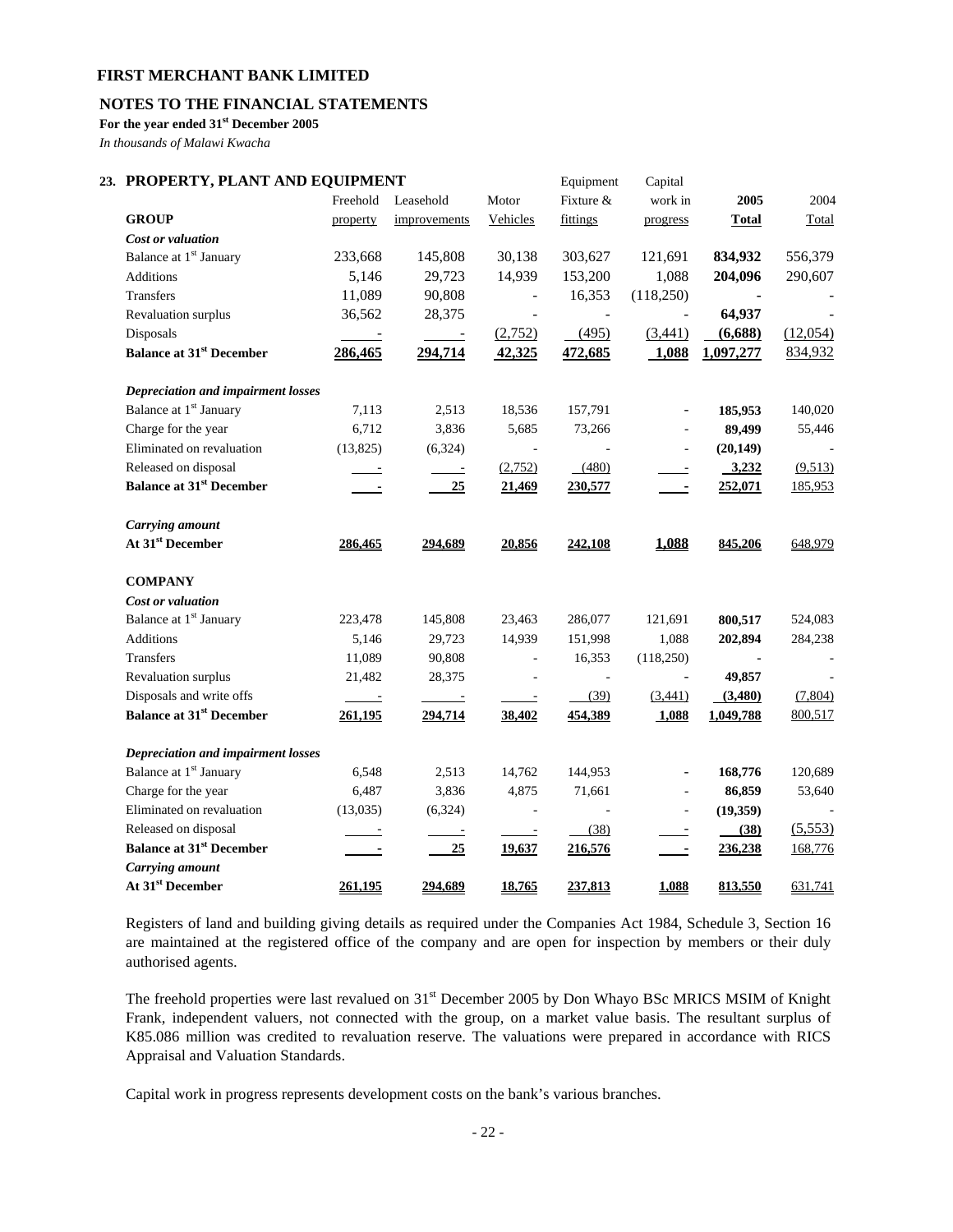## **NOTES TO THE FINANCIAL STATEMENTS**

**For the year ended 31st December 2005** 

*In thousands of Malawi Kwacha* 

### **Change in accounting policy**

During the year the group adopted IAS 16 *Property, Plant and Equipment* (revised), which requires the estimated residual values and useful lives of property, plant and equipment to be reassessed on an annual basis. This constitutes a change in accounting policy for the group.

The change in accounting policy did not have a material effect on the financial statements.

| 24. | <b>CONTINGENT ASSETS/LIABILITIES</b>                 |             | <b>GROUP</b> | <b>COMPANY</b> |           |  |
|-----|------------------------------------------------------|-------------|--------------|----------------|-----------|--|
|     |                                                      | <b>2005</b> | 2004         | <b>2005</b>    | 2004      |  |
|     | Letters of credit                                    | 343,411     | 471,015      | 343,411        | 471,015   |  |
|     | Guarantees                                           | 1,073,631   | 742,312      | 1,073,631      | 742,312   |  |
|     | Travellers cheques                                   | 189,411     | 382,986      | 189,411        | 382,986   |  |
|     | Foreign bills lodged                                 | 742,863     | 518,956      | 742,863        | 518,956   |  |
|     | Forward sale contracts                               | 380         |              | 380            |           |  |
|     |                                                      | 2,349,696   | 2,115,269    | 2,349,696      | 2,115,269 |  |
| 25. | <b>EMPLOYEE BENEFITS</b>                             |             |              |                |           |  |
|     | <b>Expense recognised in the income statement</b>    |             |              |                |           |  |
|     | Contributions to defined contribution plans (Note 4) | 8,680       | 6.700        | 8.080          | 6,257     |  |

 The Group Pension Scheme is First Merchant Bank Limited Group Pension and Life Assurance Scheme covering all employees in the permanent service of the group. The company, its subsidiary and employees contribute to a Deposit Fund established thereunder. The scheme is administered by NICO Life Insurance Company Limited and the deposit fund is managed by the Bank.

## **26. FINANCIAL INSTRUMENTS**

 Exposure to credit, interest rate and currency risk arises in the normal course of the group's business. Financial instruments are used to reduce exposure to fluctuations in foreign exchange rates and interest rates. While these are subject to the risk of market rates changing subsequent to acquisition, such changes are generally offset by opposite effects on the items being hedged.

## *Credit risk*

 Management has a credit policy in place and the exposure to credit risk is monitored on an ongoing basis. Credit evaluations are performed on all customers.

Investments are allowed only in liquid securities and only with well known counterparties.

 On the balance sheet date there were no significant concentrations of credit risk. The maximum exposure to credit risk is represented by the carrying amount of each financial asset, including derivative financial instruments, in the balance sheet. Throughout the year the group complied with the Reserve Bank of Malawi directive on credit concentration.

## *Foreign exchange risk*

 The Group incurs foreign currency risk on sales, purchases and borrowings that are denominated in a currency other than Malawi Kwacha. The currencies giving rise to this risk are primarily Pounds Sterling, US Dollars, South African Rand and Euro. All the transactions entered into during the year were within the foreign currency exposure and foreign currency lending directives of Reserve Bank of Malawi.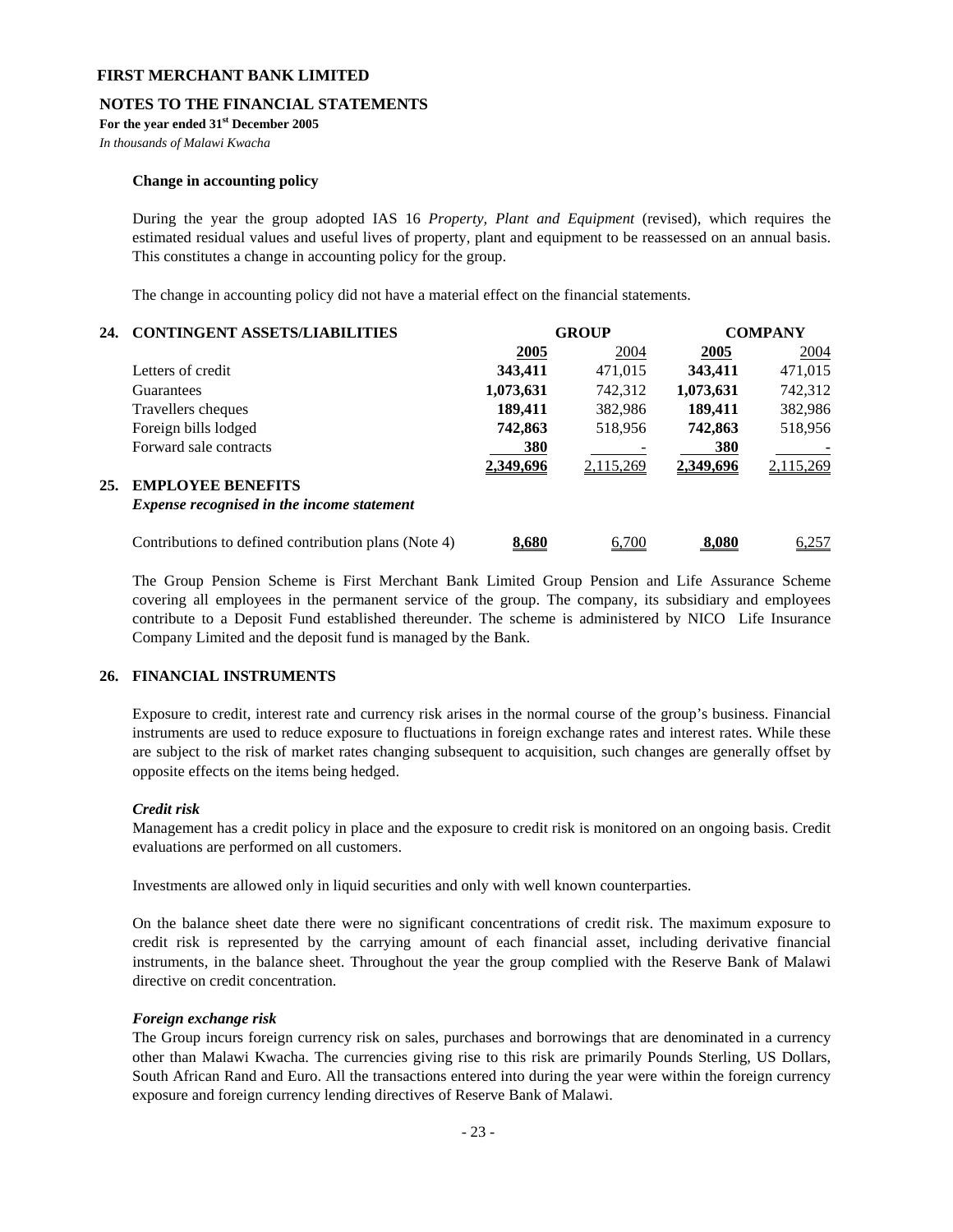#### **NOTES TO THE FINANCIAL STATEMENTS For the year ended 31st December 2005**

## *Liquidity risk*

 Liquidity risk arises where the operations of the Bank cannot be funded due to mismatches in the cash flows of assets and liabilities within the balance sheet. The Bank has an Asset and Liability Committee (ALCO) which reviews the potential for these mismatches, takes measures to alter certain maturity profiles where necessary with a view to minimising the impact of such mismatches.

#### *Interest rate risk*

 Interest rate risk is generally referred to as the exposure of the Bank's net interest income to adverse movements in interest rates as a result of assets and liabilities re-pricing at different times and using different bases. The risk therefore has a direct impact on the Bank's net interest margin. The Bank's ALCO reviews the re-pricing gap periodically and appropriate action is taken to reduce the effect of the risk.

#### *Operational risk*

 This is the risk of losses arising from the operations of the Bank. Losses can occur due to system malfunctioning or failure to follow procedures. Operational risk manifests itself in losses, customer complaints and claims. To mitigate the risk, management continuously reviews the controls and procedures in place. Internal audit department, periodically reviews and determines whether the controls in place are complied with and are commensurate with the risk involved.

#### *Fair values and effective interest rates of financial assets and liabilities*

In the opinion of directors, the fair values of the group's financial assets and liabilities approximate the respective carrying amounts, due to the generally short period to contractual repricing or maturity dates. Fair values are based on discounted cashflows using a discount rate based upon the borrowing rate that directors expect would be available to the group at the balance sheet date.

The effective interest rates for the principal financial assets and liabilities at  $31<sup>st</sup>$  December 2005 and 2004 were in the following ranges:-

|                                    | 2005<br>In MK | 2004<br>In MK |
|------------------------------------|---------------|---------------|
| Assets:                            |               |               |
| Government securities              | $24 - 25%$    | 24-25%        |
| Deposits with banking institutions | $18-24%$      | 24-25%        |
| Loans and advances to customers    | $24 - 31\%$   | 24-31%        |
| Liabilities                        |               |               |
| Customer deposits                  | $8-13%$       | 8-13%         |

## **27. RELATED PARTY TRANSACTIONS**

The Bank transacts part of its business on an arm's length basis with related parties. These include loans, deposits, rental payments and foreign currency transactions. As on 31<sup>st</sup> December 2005, advances to the Bank's subsidiary company, Leasing and Finance Company of Malawi Limited totalled **KNil million** (2004: K1.3 million). The last year's balance was fully secured by Treasury bills. Loans and advances to other related parties totalled **K8.3 million** (2004: K7.2 million) which were fully secured by fixed and floating charges.

During the year the group made payments of **K9.7 million** (2004: 1.6 million) to companies affiliated to its shareholders in respect of handling charges and rental payments for properties occupied by the group.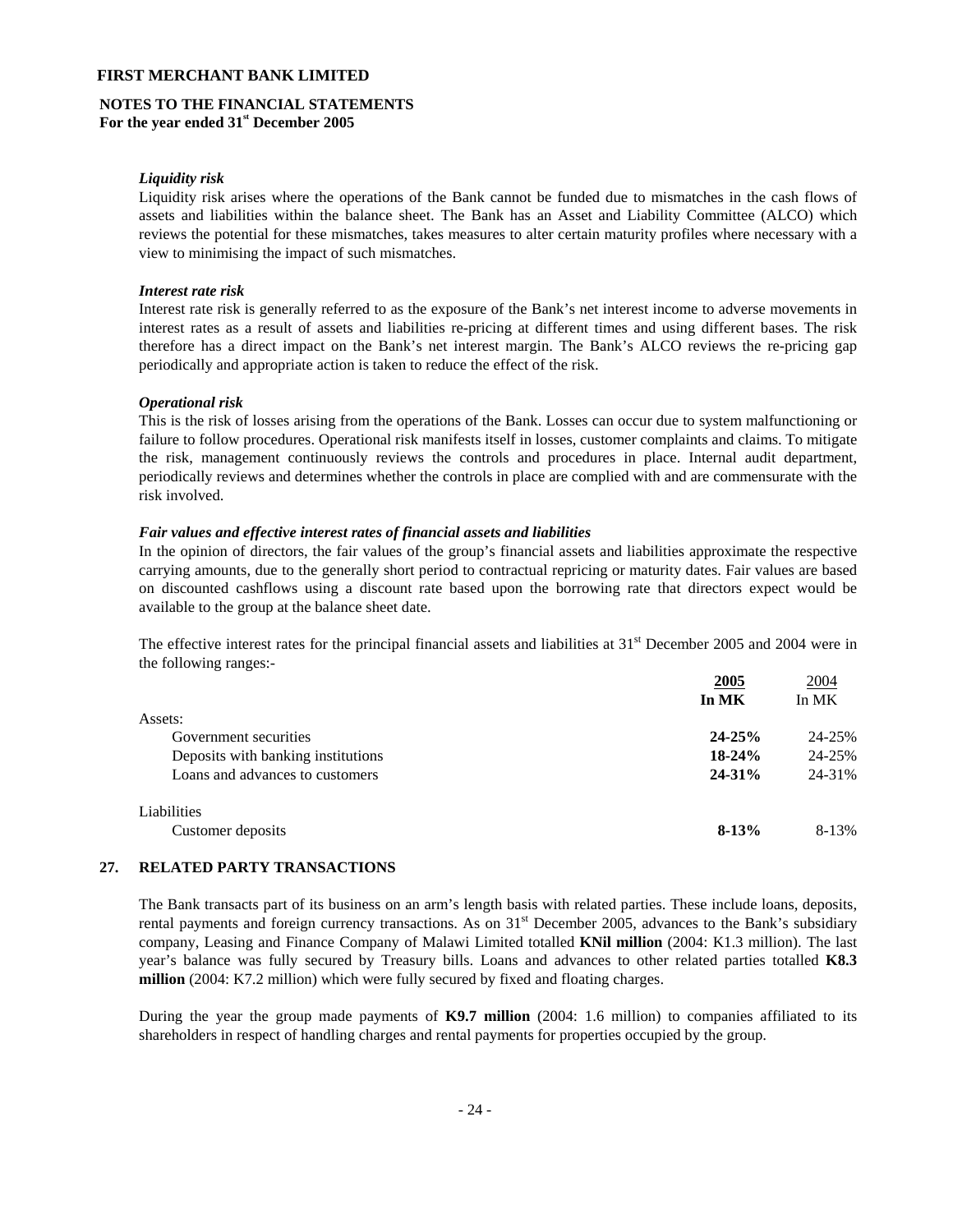## **NOTES TO THE FINANCIAL STATEMENTS For the year ended 31st December 2005**

|     |                               |        | <b>GROUP</b> |                          | <b>COMPANY</b> |
|-----|-------------------------------|--------|--------------|--------------------------|----------------|
| 28. | <b>CAPITAL COMMITMENTS</b>    | 2005   | 2004         | 2005                     | 2004           |
|     | Capital expenditure           |        |              |                          |                |
|     | Authorised and contracted     | 22,707 | 140.039      | 22,707                   | 140,039        |
|     | Authorised but not contracted | 1,000  | 59,569       | $\overline{\phantom{0}}$ | 58,689         |
|     |                               | 23,707 | 199,608      | 22,707                   | 198,728        |

#### **29. STATUTORY REQUIREMENTS**

 In accordance with Section 27 of the Banking Act 1989, the Reserve Bank of Malawi has established the following requirements as at the balance sheet date:

#### *(i) Liquidity Reserve Requirement*

 The Bank is required to maintain a liquidity reserve ratio, calculated on a weekly average basis, of not less than **27.5%** (2004: 27.5%) of the preceding weeks total deposit liabilities. In the last week of December 2005, the liquidity reserve was **28%** (2004: 28%) of total customer deposits.

## *(ii) Capital Adequacy Requirement*

 The Bank's available capital is required to be a minimum of 10% of its risk bearing assets and contingent liabilities. At 31<sup>st</sup> December 2005, the Bank's available capital was 23% (2004: 19%) of its risk bearing assets and contingent liabilities.

## *(iii) Loan loss provision*

The cumulative loan loss provision in accordance with Reserve Bank of Malawi amounts to MK67 million. The amount of provisions included in the financial statements in accordance with IAS39 is MK220 million which is in excess of RBM requirements.

## **30. PRUDENTIAL ASPECTS OF BANK LIQUIDITY**

The Reserve Bank of Malawi has issued the following guidelines on the management of liquidity:

- Liquidity Ratio 1: Net liquidity (total liquid assets less suspense account in foreign currency) divided by total deposits must be at least 30%.
- Liquidity Ratio 2: Net liquidity (total liquid assets less suspense account in foreign currency and cheques in the course of collection) divided by total deposits must be at least 20%.

As at 31st December 2005, the Bank's Liquidity Ratio 1 was **89%** (2004: 79%) and Liquidity Ratio 2 was **87%** (2004: 77%).